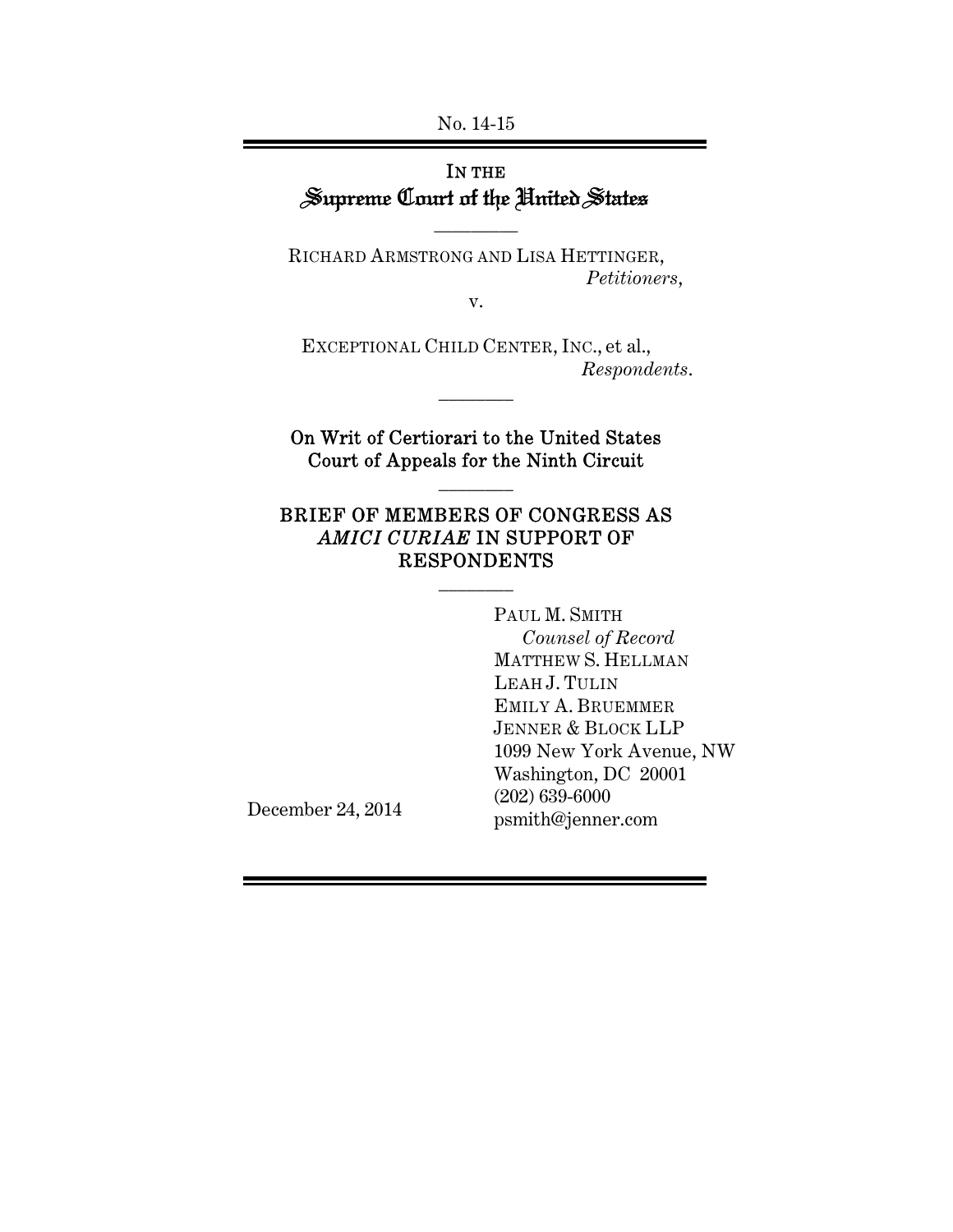#### i TABLE OF CONTENTS

| I.  | CONGRESS HAS RELIED ON THIS COURT'S<br>LONG TRADITION OF ALLOWING PRIVATE<br>SUITS FOR EQUITABLE RELIEF UNDER                       |  |
|-----|-------------------------------------------------------------------------------------------------------------------------------------|--|
| II. | ENFORCEMENT UNDER THE SUPREMACY<br>CLAUSE IS PARTICULARLY APPROPRIATE<br>WHERE, AS HERE, THE STATE'S<br>OBLIGATIONS ARISE UNDER THE |  |
| A.  | This Court Has Consistently<br>Permitted Preemption Claims<br>Seeking To Enforce Obligations<br>Incurred Under The Spending         |  |
| B.  | A Remedy Under The Supremacy<br>Clause Is Particularly Useful In                                                                    |  |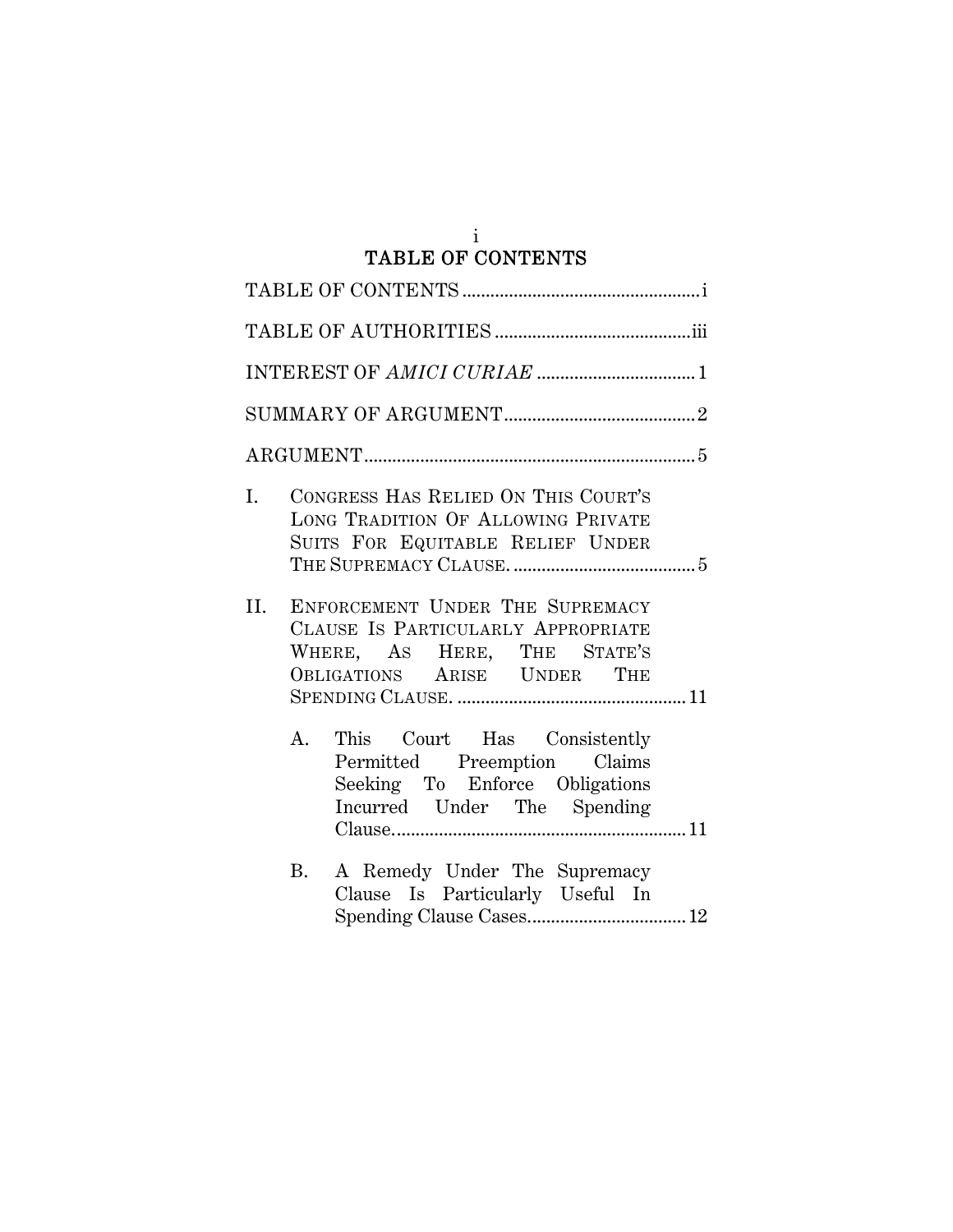|                                     |                                   | ŤŤ |  |  |  |
|-------------------------------------|-----------------------------------|----|--|--|--|
| C.                                  | Congress Intends The Ultimate     |    |  |  |  |
|                                     | Beneficiaries Of Spending Clause  |    |  |  |  |
|                                     | Funds To Be Able To Obtain        |    |  |  |  |
| Equitable Relief When A State Fails |                                   |    |  |  |  |
|                                     | To Comply With Its Obligations 16 |    |  |  |  |
|                                     |                                   |    |  |  |  |
|                                     | THE HISTORY OF SECTION 30(A)      |    |  |  |  |
|                                     | DEMONSTRATES WITH PARTICULAR      |    |  |  |  |
|                                     | CLARITY THAT CONGRESS DID NOT     |    |  |  |  |
|                                     | INTEND TO FORECLOSE ACTIONS UNDER |    |  |  |  |
|                                     |                                   |    |  |  |  |
|                                     |                                   |    |  |  |  |
|                                     |                                   |    |  |  |  |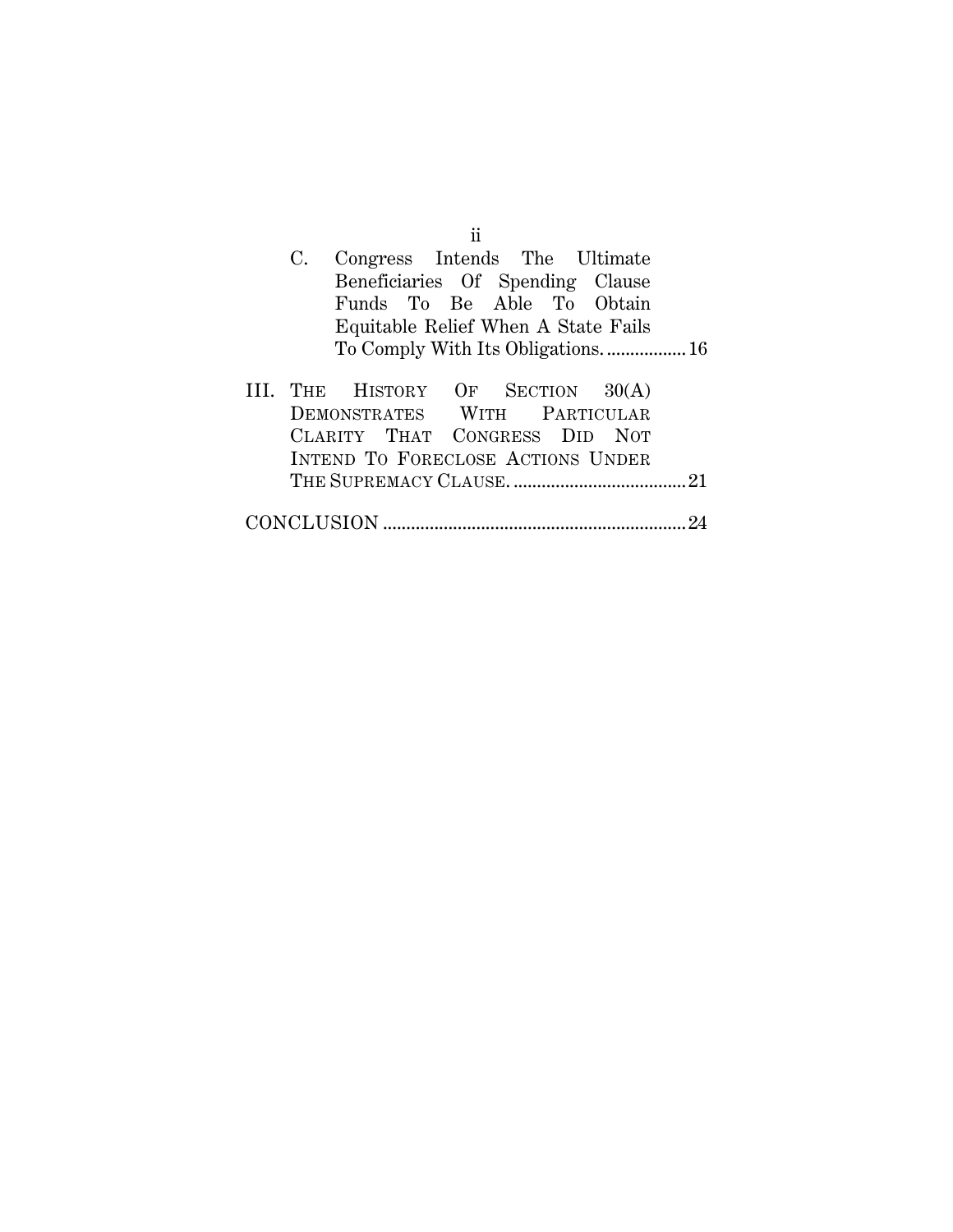## iii TABLE OF AUTHORITIES

# CASES

| Arizona Public Service Co. v. Snead, 441 U.S.                                           |
|-----------------------------------------------------------------------------------------|
| Arkansas Department of Health and Human<br>Services v. Ahlborn, 547 U.S. 268 (2006)  12 |
| Barnett Bank of Marion County, N.A. v.                                                  |
|                                                                                         |
| California Federal Savings & Loan Ass'n v.                                              |
| City of Walla Walla v. Walla Walla Water                                                |
|                                                                                         |
| Crosby v. National Foreign Trade Council,                                               |
| Dalton v. Little Rock Family Planning                                                   |
| Douglas v. Independent Living Center of<br>Southern California, Inc., 132 S. Ct. 1204   |
| Douglas v. Seacoast Products, Inc., 431 U.S.                                            |
| Edelman v. Jordan, 415 U.S. 651 (1974)  10                                              |
| Florida Lime & Avocado Growers, Inc. v.                                                 |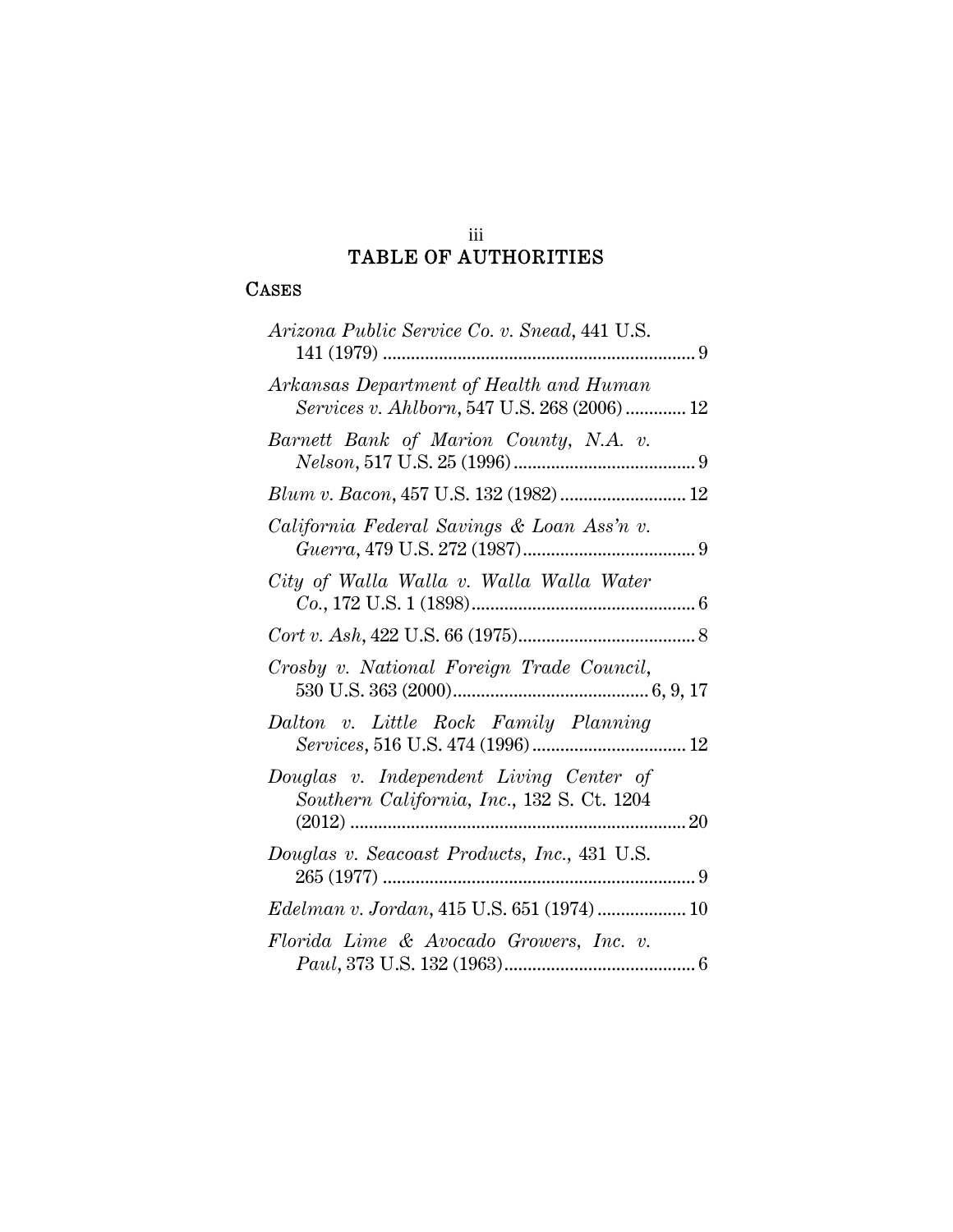| iv                                                                                      |  |
|-----------------------------------------------------------------------------------------|--|
| Gade v. National Solid Wastes Management                                                |  |
| Golden State Transit Corp. v. City of Los                                               |  |
|                                                                                         |  |
| Itel Containers International Corp. v.                                                  |  |
| Jones v. Rath Packing Co., 430 U.S. 519                                                 |  |
| Lawrence County v. Lead-Deadwood School<br>District No. 40-1, 469 U.S. 256 (1985)  11   |  |
| Lorillard Tobacco Co. v. Reilly, 533 U.S. 525                                           |  |
| Malone v. White Motor Corp., 435 U.S. 497                                               |  |
| Memphis Bank & Trust Co. v. Garner, 459                                                 |  |
| Microsoft Corp. v. i4i Limited Partnership,                                             |  |
| National Cable & Telecommunications Ass'n<br>v. Brand X Internet Services, 545 U.S. 967 |  |
| Northwest Central Pipeline Corp. v. State<br>Corporation Commission of Kansas, 489      |  |
| Ohio Bureau of Employment Services v.                                                   |  |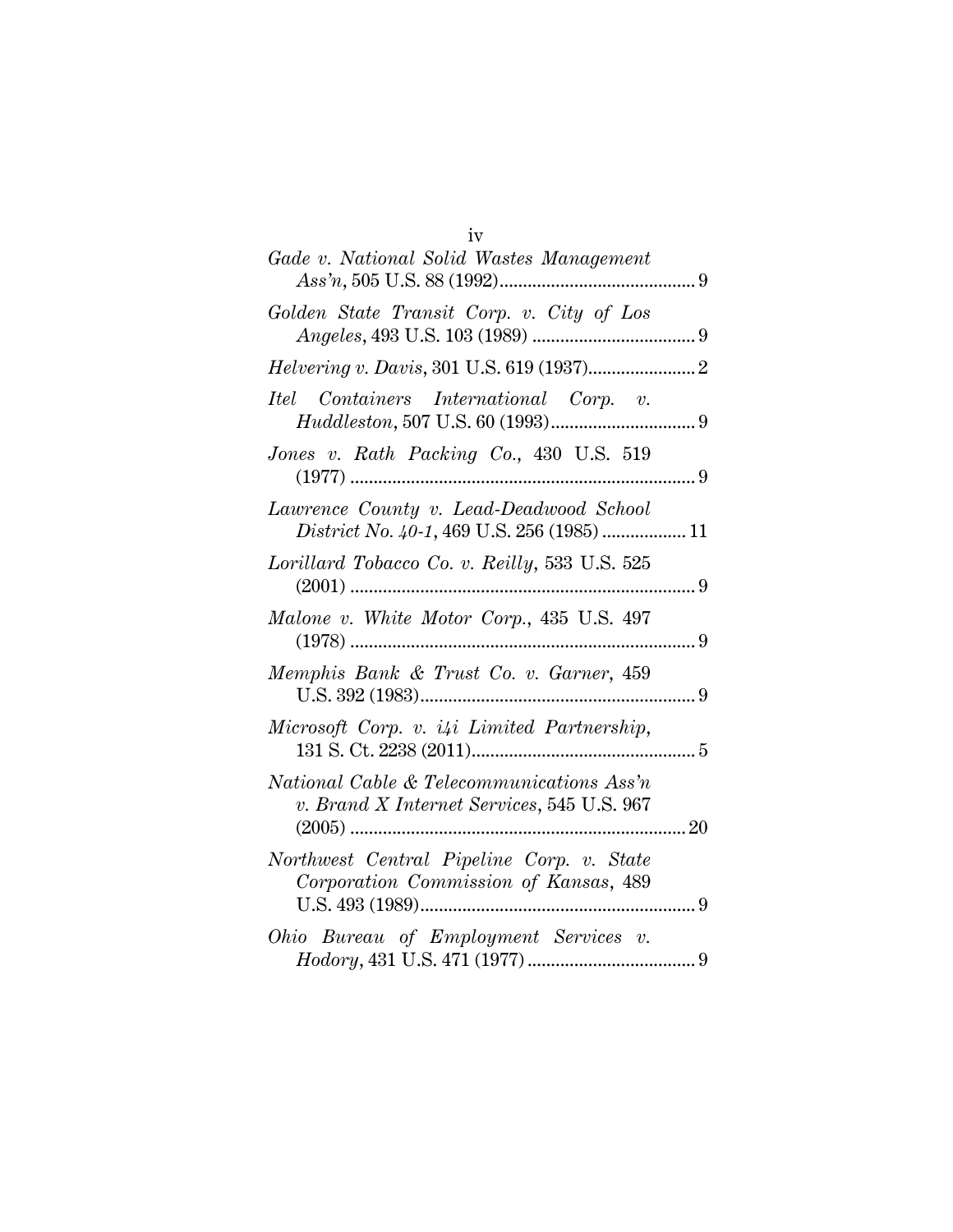| v                                                                                          |
|--------------------------------------------------------------------------------------------|
| Osborn v. Bank of the United States, 22 U.S.<br>$(9 \text{ Wheat.})\,738\,(1824) \dots$    |
| Pennhurst State School & Hospital v.<br>Halderman, 451 U.S. 1 (1981) 19, 20                |
| PhRMA v. Walsh, 538 U.S. 644 (2003)  4, 12                                                 |
| <b>Puerto Rico Department of Consumer Affairs</b><br>v. Isla Petroleum Corp., 485 U.S. 495 |
| Ray v. Atlantic Richfield Co., 435 U.S. 151                                                |
| Rosado v. Wyman, 397 U.S. 397 (1970)  13, 14                                               |
| Scheidler v. National Organization for<br>$Women, Inc., 537 U.S. 393 (2003) \dots$         |
| Seminole Tribe of Florida v. Florida, 517 U.S.                                             |
| Shaw v. Delta Air Lines, Inc., 463 U.S. 85                                                 |
| South Dakota v. Yankton Sioux Tribe, 522                                                   |
| <i>State v. Wilson,</i> 11 U.S. (7 Cranch) 164 (1812)  6                                   |
| United States v. County of Fresno, 429 U.S.                                                |
| Verizon Maryland, Inc. v. Public Service<br>Commission of Maryland, 535 U.S. 635           |
| Wilder v. Virginia Hospital Ass'n, 496 U.S.                                                |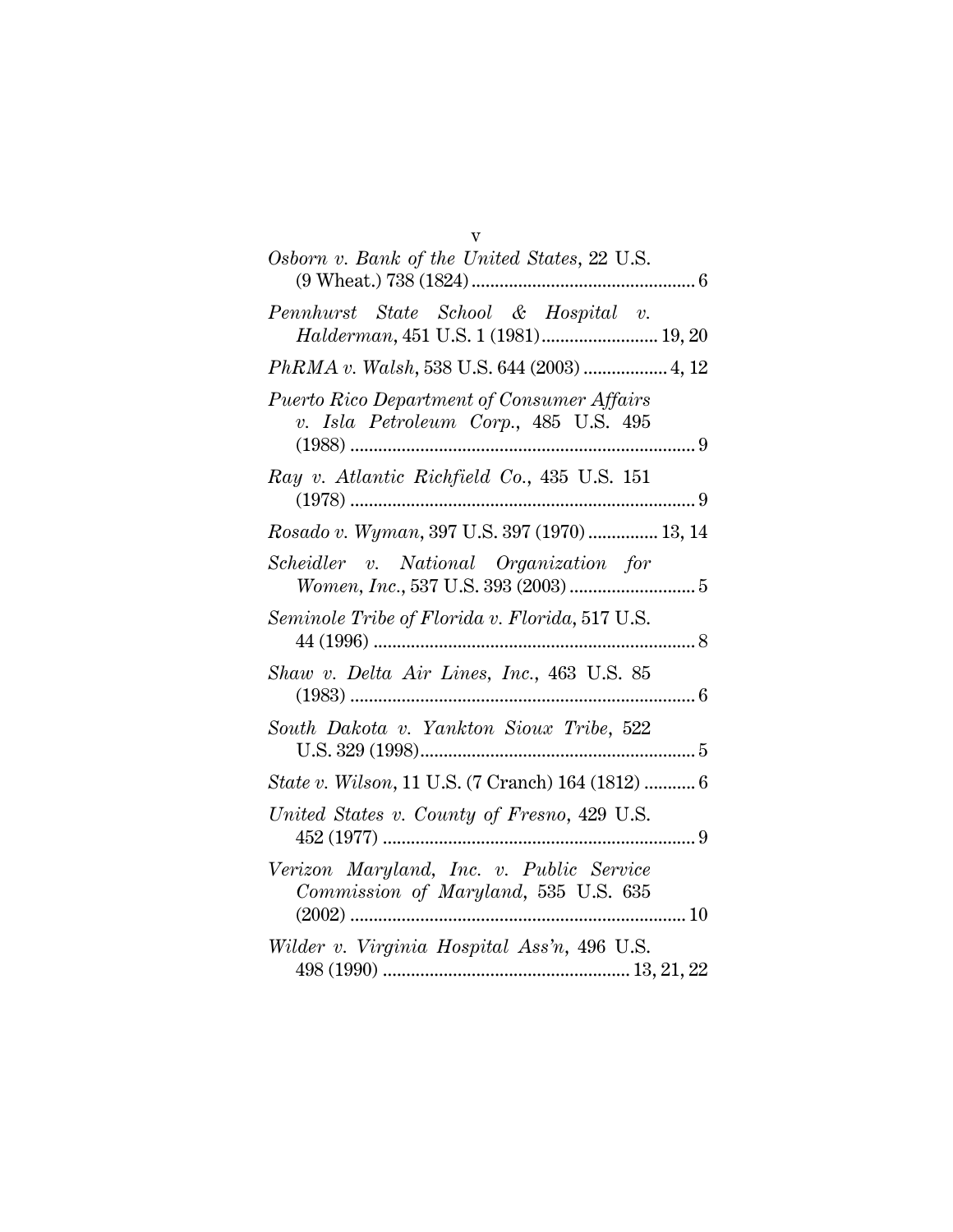| VÍ                                                                                                                                                            |
|---------------------------------------------------------------------------------------------------------------------------------------------------------------|
| Wos v. E.M.A. ex rel Johnson, 133 S. Ct. 1391                                                                                                                 |
|                                                                                                                                                               |
|                                                                                                                                                               |
| <b>STATUTES</b>                                                                                                                                               |
|                                                                                                                                                               |
| Responsibility and Work<br>Personal<br>Opportunity Reconciliation Act of 1996,                                                                                |
| Pub. L. No. 105-33, § 4711(a), 111 Stat. 251  22                                                                                                              |
| <b>LEGISLATIVE MATERIALS</b>                                                                                                                                  |
|                                                                                                                                                               |
| Governors' Perspective on Medicaid, Hearing<br>Before the Senate Committee on Finance,                                                                        |
| Medicaid Reform: The Governors' View,<br>Hearing Before Subcommittee on Health<br>and Environment of the House Committee<br>on Energy & Commerce, 105th Cong. |
|                                                                                                                                                               |
| <b>OTHER AUTHORITIES</b>                                                                                                                                      |

Brief for the United States as *Amicus Curiae, California Department of Human Resources Development v. Java*, 402 U.S. 121 (1971) (No. 70-507), 1971 WL 147066 ........... 7-8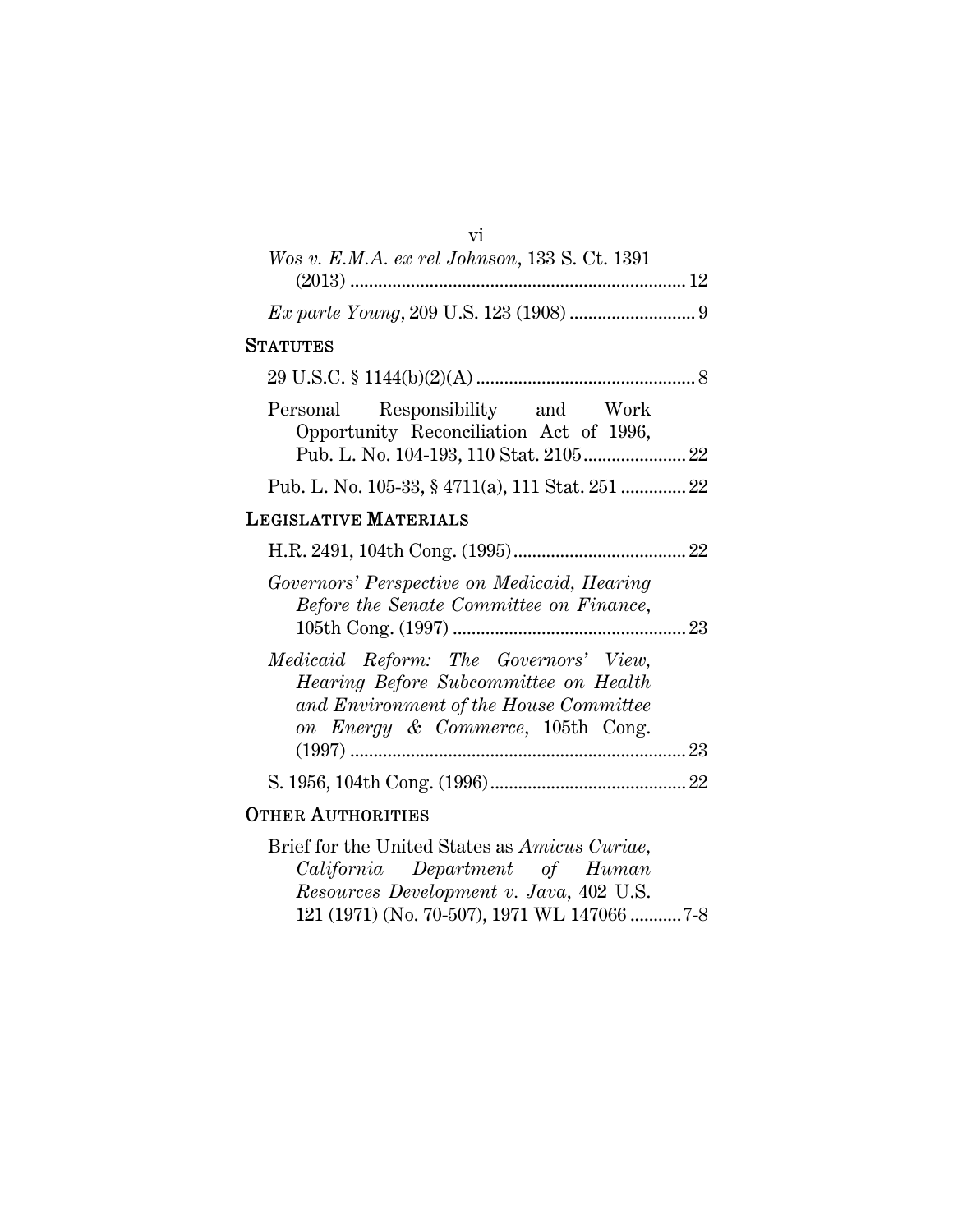| Brief for the United States as Amicus Curiae,<br>California Division of Labor Standards<br>Enforcement v. Dillingham Construction,<br>N.A., Inc., 519 U.S. 316 (1997) (No. 95-                                                 |  |
|--------------------------------------------------------------------------------------------------------------------------------------------------------------------------------------------------------------------------------|--|
| Brief for the United States as Amicus Curiae,<br>Carleson v. Remillard, 406 U.S. 598 (1972)                                                                                                                                    |  |
| Brief for the United States as Amicus Curiae,<br>Crosby v. National Foreign Trade<br>Council, 530 U.S. 363 (2000) (No. 99-474),                                                                                                |  |
| Brief for the United States as Amicus Curiae,<br>District of Columbia v. Greater<br>Washington Board of Trade, 506 U.S. 125                                                                                                    |  |
| Brief for the United States as Amicus Curiae,<br>Maxwell-Jolly v. Independent Living<br>Center of Southern California, Inc., No.<br>09-958 (brief filed Dec. 3, 2010), 2010 WL<br>4959708, cert. granted, 131 S. Ct. 992 (U.S. |  |
| Ann Devroy & Eric Pianin, Clinton Vetoes<br>GOP's 7-year Balanced Budget Plan,                                                                                                                                                 |  |
| Jennifer Suttle, Cong. Research Serv., CRS<br>Report for Congress: Balanced Budget<br>Act of 1995: A Legislative History and                                                                                                   |  |

vii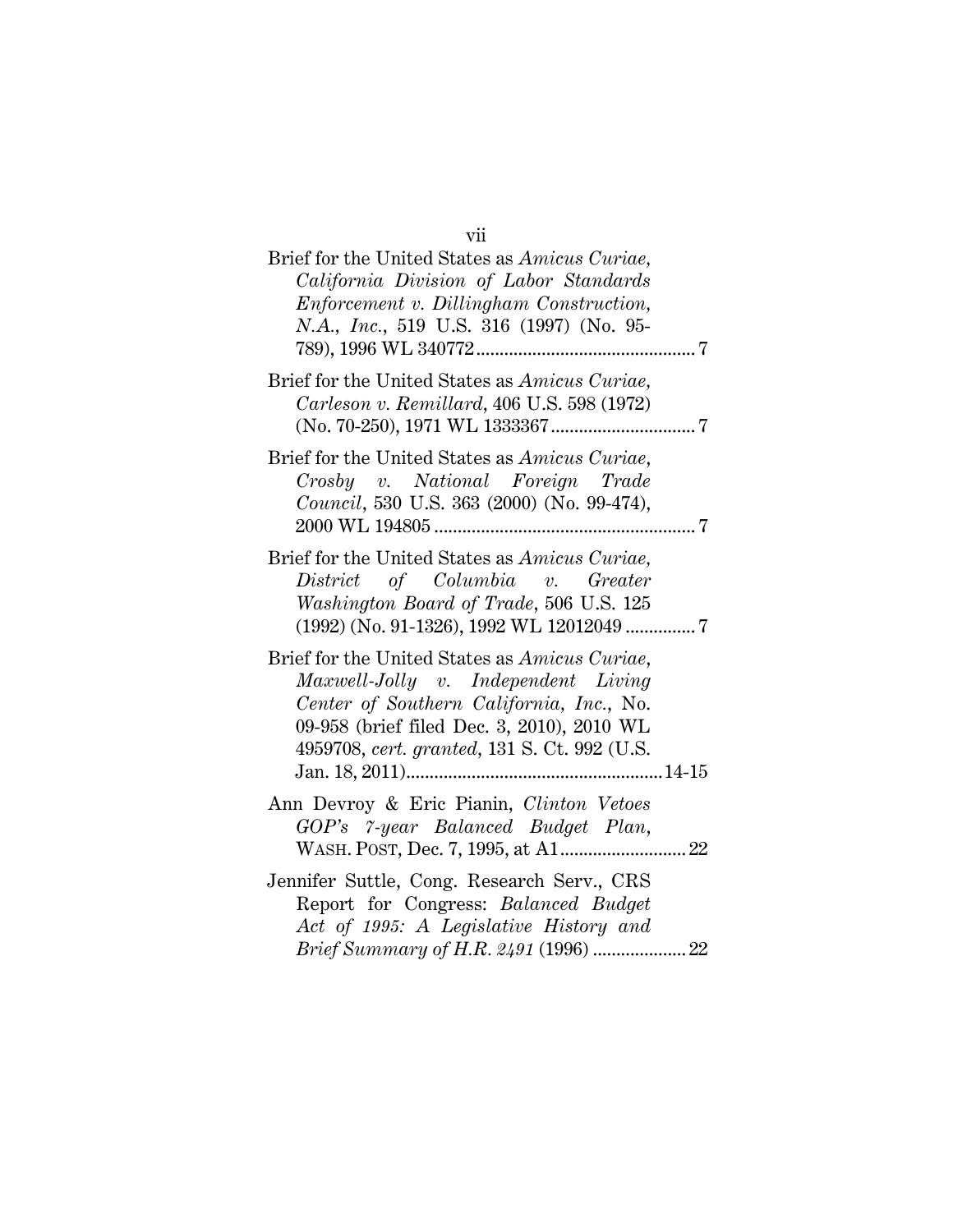Transcript of Oral Argument, *Douglas v. Independent Living Center of Southern California, Inc.*, 132 S. Ct. 1204 (2012) (No. 09-958) .............................................................. 14

viii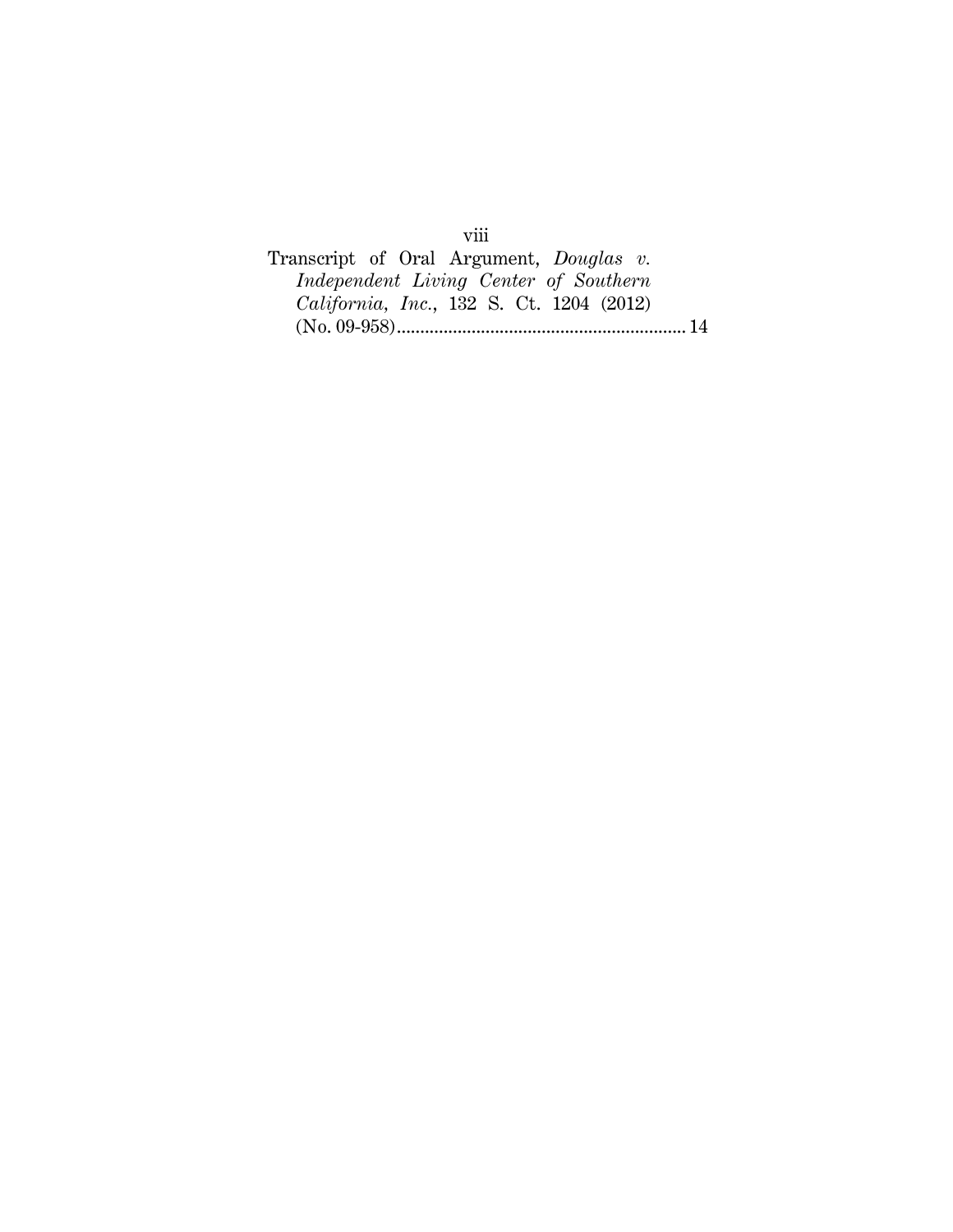## INTEREST OF *AMICI CURIAE*<sup>1</sup>

*Amici*, Senate Majority Leader Harry Reid, House Democratic Leader Nancy Pelosi, Senator Tom Harkin, Senator Patty Murray, Senator Ron Wyden, Representative Henry A. Waxman, Representative Sander M. Levin, Representative George Miller, and Representative Frank Pallone, Jr., are a group of current Members of Congress who support private rights of action for equitable relief in this context.2 The personal experiences of *amici*, as Members of Congress who have worked extensively on legislation and oversight of Federal health programs, including those authorized under Titles XVIII (Medicare) and XIX (Medicaid) of the Social Security Act, provide insight into Congress's intent to preserve prospective relief to vindicate the supremacy of the Medicaid Act over contrary state legislation. *Amici* are uniquely situated to do so.

*Amici* support the argument of Respondents that Congress intended to preserve the private cause of action for equitable relief to vindicate the supremacy of Medicaid conditions over contrary state action. *Amici* explain that Congress relied on this Court's longstanding practice of hearing these causes of action, except where statutes expressly barred them. In

<sup>1</sup> No person or entity other than *amici* and their counsel made a monetary contribution to the preparation or submission of this brief. Counsel of record for the parties have consented to the filing of this brief, and letters of consent have been filed with the clerk.

<sup>2</sup> Many of these Members of Congress also participated as *amici* in *Douglas v. Independent Living Center of Southern California, Inc.*, Nos. 09-958, 09-1158, and 10-283.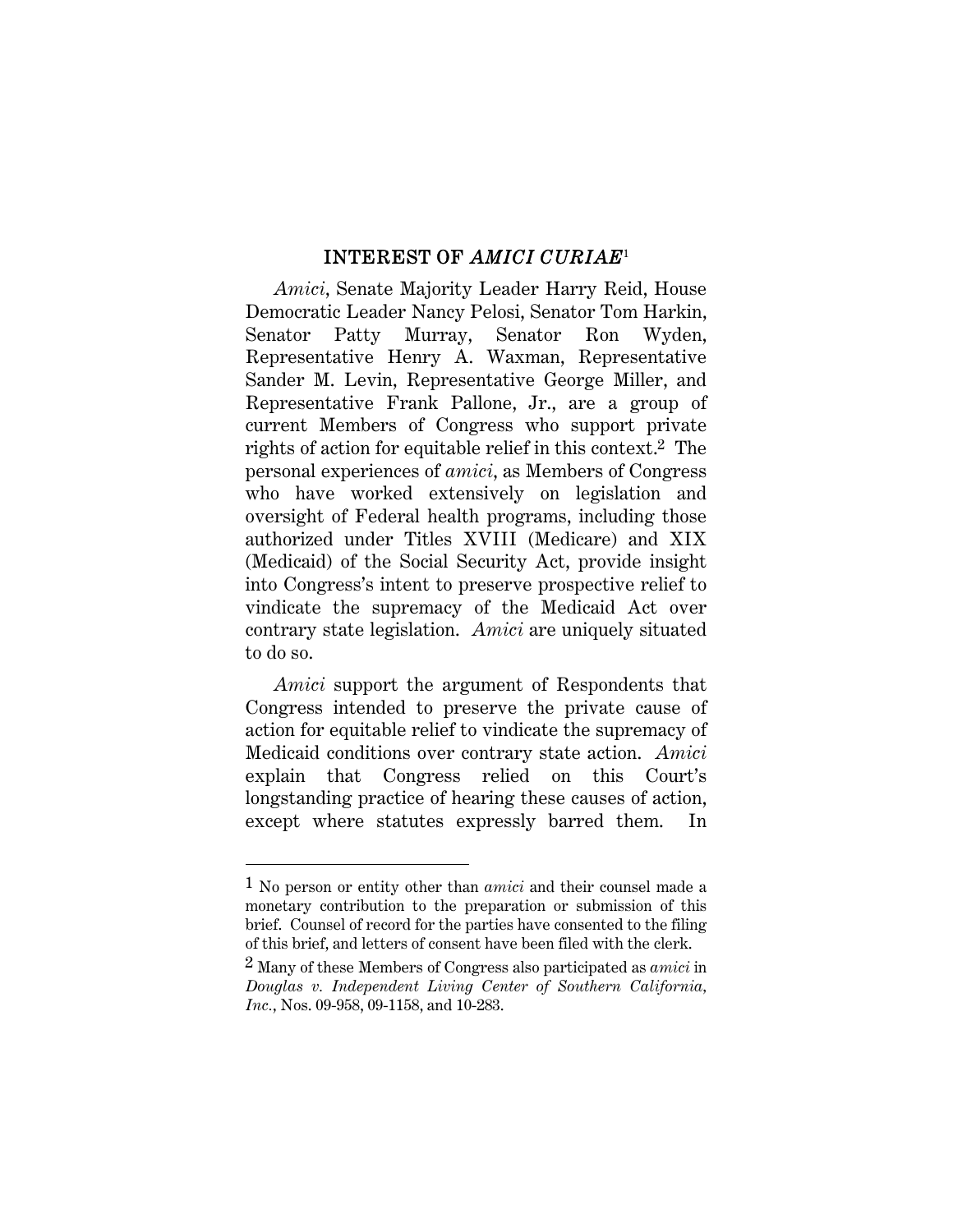contrast, the approach suggested by Idaho and the Solicitor General would upend centuries of settled understanding and would undermine the effectiveness of Medicaid. *Amici* believe that such suits are critical to protect the intended beneficiaries of Medicaid—the Medicaid recipients. Allowing for prospective relief in this context supplements the agency's limited enforcement resources, and can be a more effective measure than using administrative means to cut off federal funding to the program. Because Section 30(A) is no different than any of the dozens of other Congressional enactments that this Court has allowed to be enforced through the Supremacy Clause, the judgment below should be affirmed.

#### SUMMARY OF ARGUMENT

Nearly 75 years ago, Justice Cardozo set forth the basic principle that when "[federal] money is spent to promote the general welfare, the concept of welfare or the opposite is shaped by Congress, not the states." *Helvering v. Davis*, 301 U.S. 619, 645 (1937). This case implicates not only that venerable principle, but one of even older vintage: the right to seek equitable relief under the Supremacy Clause against state law that is inconsistent with Congressional enactments.

Having chosen to participate in Medicaid, Idaho is obligated to fund the Medicaid program that Congress enacted. Respondents, who receive Medicaid payments for providing residential habilitation services to individuals in Idaho, contend that Idaho has not complied with its funding obligations. For nearly 200 years this Court has heard claims under the Supremacy Clause seeking prospective relief based on preemption

 $\mathcal{D}_{\mathcal{L}}$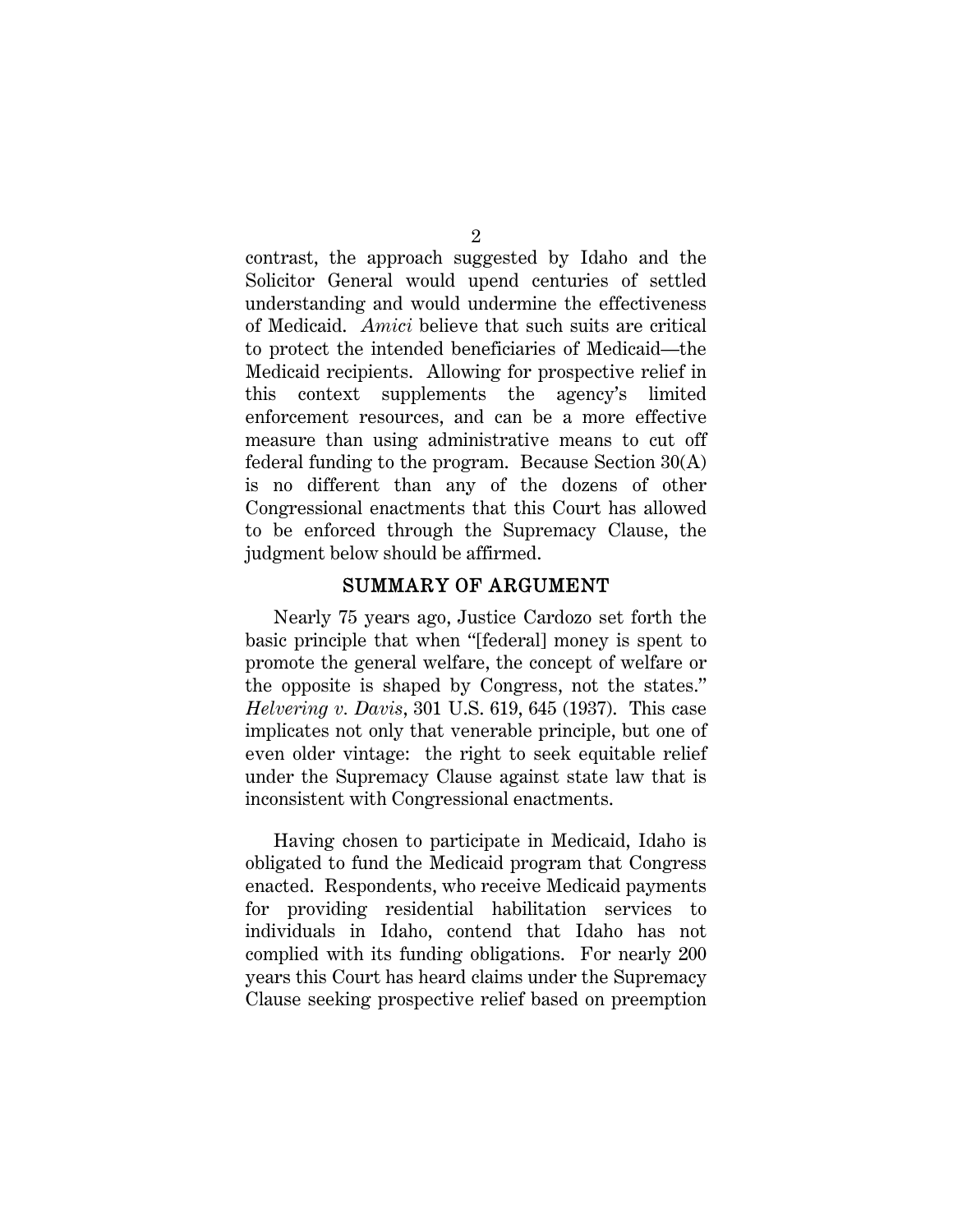of inconsistent state law without ever requiring an express cause of action from Congress to do so. Now, Idaho, joined by the Solicitor General, asks this Court to hold for the first time that a federal provision, Section 30(A), is not enforceable in a private suit seeking equitable relief. This Court should reject that position for four reasons.

*First*, Congress has relied on this Court's unbroken practice of permitting suits for equitable relief under the Supremacy Clause. Congress is fully capable of stating when it does not want an enactment to be construed as displacing state law. But when Congress does not so state, it has long understood that an action for equitable relief will be available to individuals harmed by state law that is inconsistent with federal law. Idaho's broad argument that such relief is available only when Congress has provided an express cause of action is irreconcilable with the many cases from this Court allowing such relief without ever requiring the plaintiff to identify a right of action. And it is also irreconcilable with this Court's practice of presuming that equitable relief is available under *Ex parte Young* unless Congress affirmatively indicates otherwise. *See infra* Part I.

*Second*, the efforts of Idaho and the Solicitor General to distinguish Section 30(A) on the ground that it imposes obligations under the Spending Clause are unavailing. This Court has routinely allowed Supremacy Clause actions to enforce obligations incurred under the Spending Clause. Indeed, this Court not long ago affirmed the availability of that very relief in a case in which the plaintiffs argued that state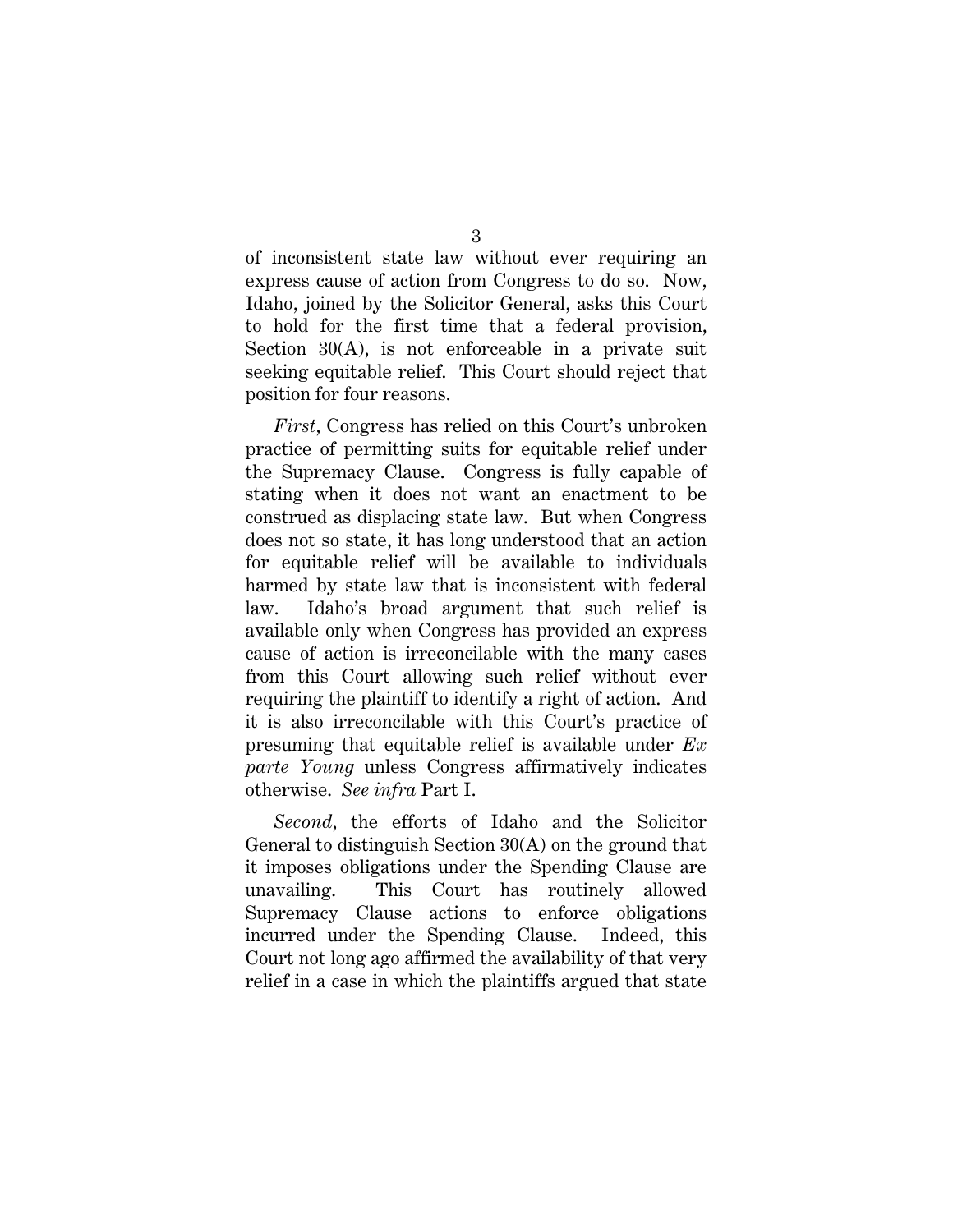$\Delta$ 

regulation was preempted by Medicaid. *See PhRMA v. Walsh*, 538 U.S. 644, 662-74 (2003). Moreover, the Spending Clause context provides greater reason, not less, to allow preemption actions. Idaho and the Solicitor General assert that the proper remedy here is for the United States to cut off funding to a state that does not comply with its Medicaid obligations. But that would only dramatically exacerbate the problems of Medicaid recipients in Idaho. In contrast, allowing private attorneys general to supplement the agency's enforcement powers provides a remedy that is consistent with Congress's goals and vindicates the supremacy of federal law. Nor can Petitioners plausibly contend that affirming the result below would open the floodgates to additional suits. To the contrary, an affirmance would simply preserve the *status quo*, which the courts have had no difficulty managing. *See infra* Part II.A &B.

*Third*, Idaho and the Solicitor General are wrong when they contend that a preemption claim is improper here because Respondents are seeking a benefit rather than invoking an immunity. When a state receives federal funds, Congress is equally concerned that a state comply with *all* the conditions attached to those funds, whether they limit how a state may regulate, or obligate the state to provide a certain standard of benefits. *See infra* Part II.C.

*Fourth*, the argument that there is no right to enforce Section 30(A) under the Supremacy Clause is particularly weak because Congress has repeatedly debated whether to eliminate Section 30(A) and/or bar private rights of action, and it has consistently refused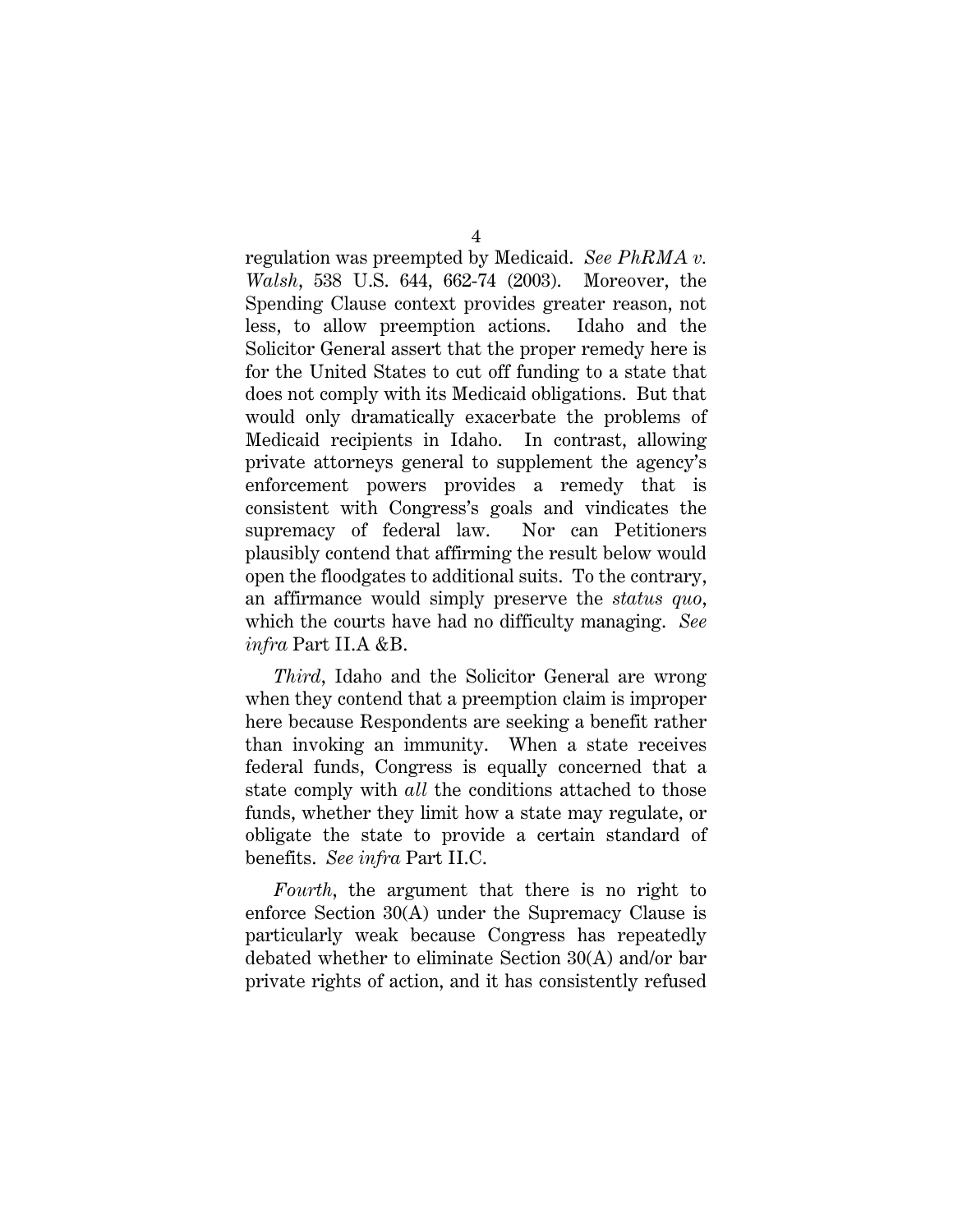to do so, even as it has eliminated other rights-giving provisions in Medicaid. *See infra* Part III. Congress has expressly chosen to maintain Section 30(A) knowing full well that it provides enforceable rights. This Court should not override that decision, especially when doing so would require overturning two centuries of case law.

#### ARGUMENT

# I. CONGRESS HAS RELIED ON THIS COURT'S LONG TRADITION OF ALLOWING PRIVATE SUITS FOR EQUITABLE RELIEF UNDER THE SUPREMACY CLAUSE.

When Congress legislates, it does so with an understanding of the legal principles that will govern the interpretation of what it enacts. *Amici* can attest to the truth of that statement based on their extensive legislative experience. And it is correct as well as a matter of law under this Court's well-settled doctrines. *See, e.g., South Dakota v. Yankton Sioux Tribe*, 522 U.S. 329, 351 (1998) ("We assume that Congress is aware of existing law when it passes legislation.") (quoting *Miles v. Apex Marine Corp.*, 498 U.S. 19, 32, (1990)). For example, when Congress uses a term drawn from the common law, this Court understands that usage indicates Congress's intent to incorporate the term's common law gloss. *E.g.*, *Scheidler v. Nat'l Org. for Women, Inc.*, 537 U.S. 393, 402 (2003). Likewise, when Congress chooses *not* to amend a statute in the face of a judicial construction, it can be presumed to have acceded to the interpretation this Court articulated. *E.g.*, *Microsoft Corp. v. i4i Ltd. P'ship*, 131 S. Ct. 2238, 2252 (2011).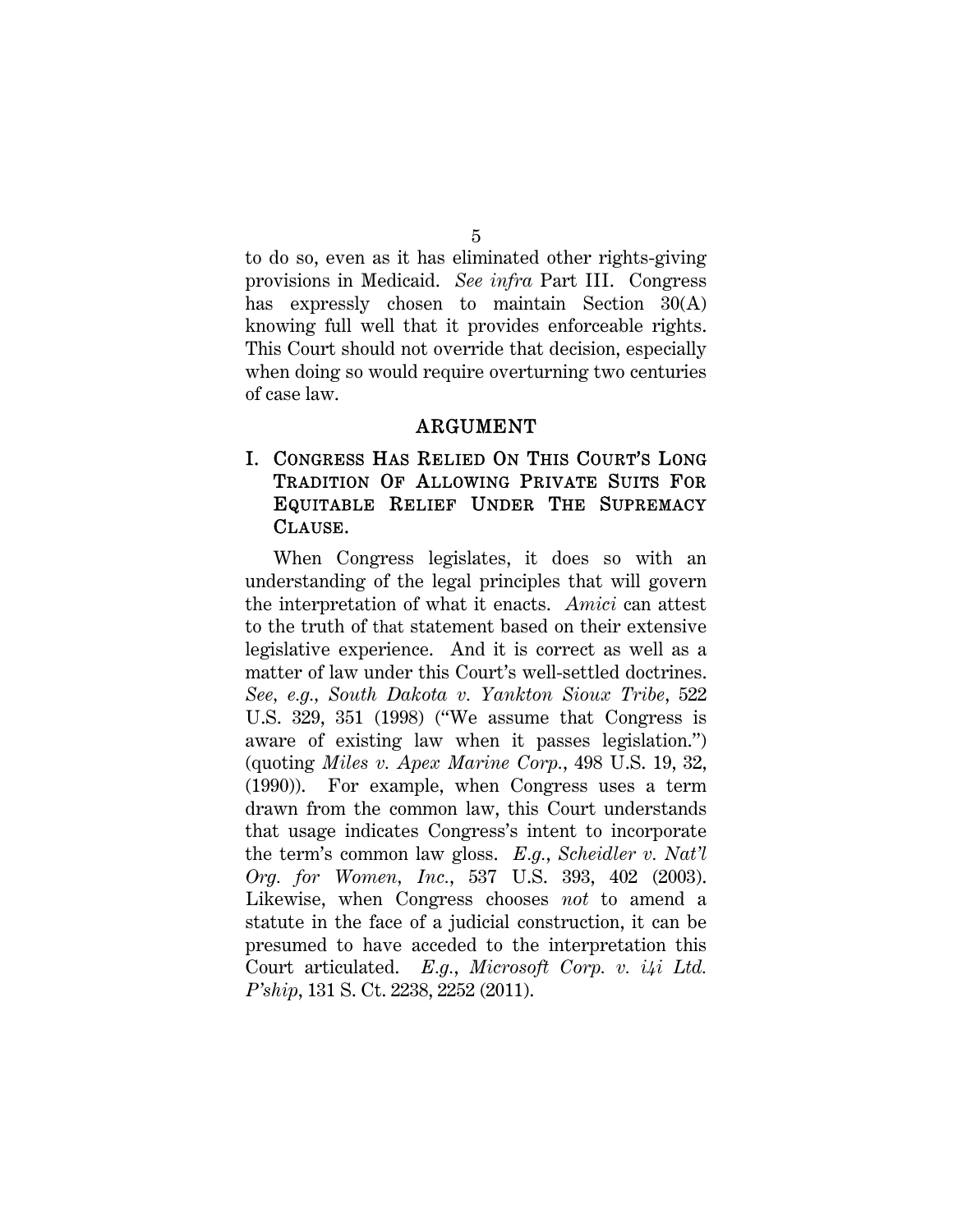The question in this case is whether Congress intended to allow suits under the Supremacy Clause to remedy state law inconsistent with the obligations imposed by Section 30(A) of the Medicaid Act. And for 200 years this Court's decisions have indicated that such relief is available to vindicate the supremacy of federal law in the absence of an express provision to the contrary. The line of authority establishing this proposition encompasses some of this Court's most seminal cases, both longstanding and of more recent vintage, concerning the preeminence of federal authority. *See*, *e.g.*, *State v. Wilson*, 11 U.S. (7 Cranch) 164, 166 (1812) (suit initially brought in state court challenging state tax as unconstitutional under Contracts Clause); *Osborn v. Bank of the United States*, 22 U.S. (9 Wheat.) 738 (1824) (suit to enjoin state tax as unconstitutional under Congress's Article I power to constitute Bank of United States); *City of Walla Walla v. Walla Walla Water Co.*, 172 U.S. 1 (1898) (finding tax unconstitutional after considering only whether the Court had jurisdiction); *Fla. Lime & Avocado Growers, Inc. v. Paul*, 373 U.S. 132 (1963) (exercising jurisdiction over private party claim that California statute was preempted by federal regulation); *Shaw v. Delta Air Lines, Inc.*, 463 U.S. 85, 96 n.14 (1983) (enjoining state law preempted by ERISA); *Crosby v. Nat'l Foreign Trade Council*, 530 U.S. 363, 366 (2000) (enjoining state law restricting purchases from Burma on preemption grounds).

Congress's understanding that equitable relief is available under the Supremacy Clause has been bolstered by the consistent (until recently) position taken by the Executive Branch on this issue. The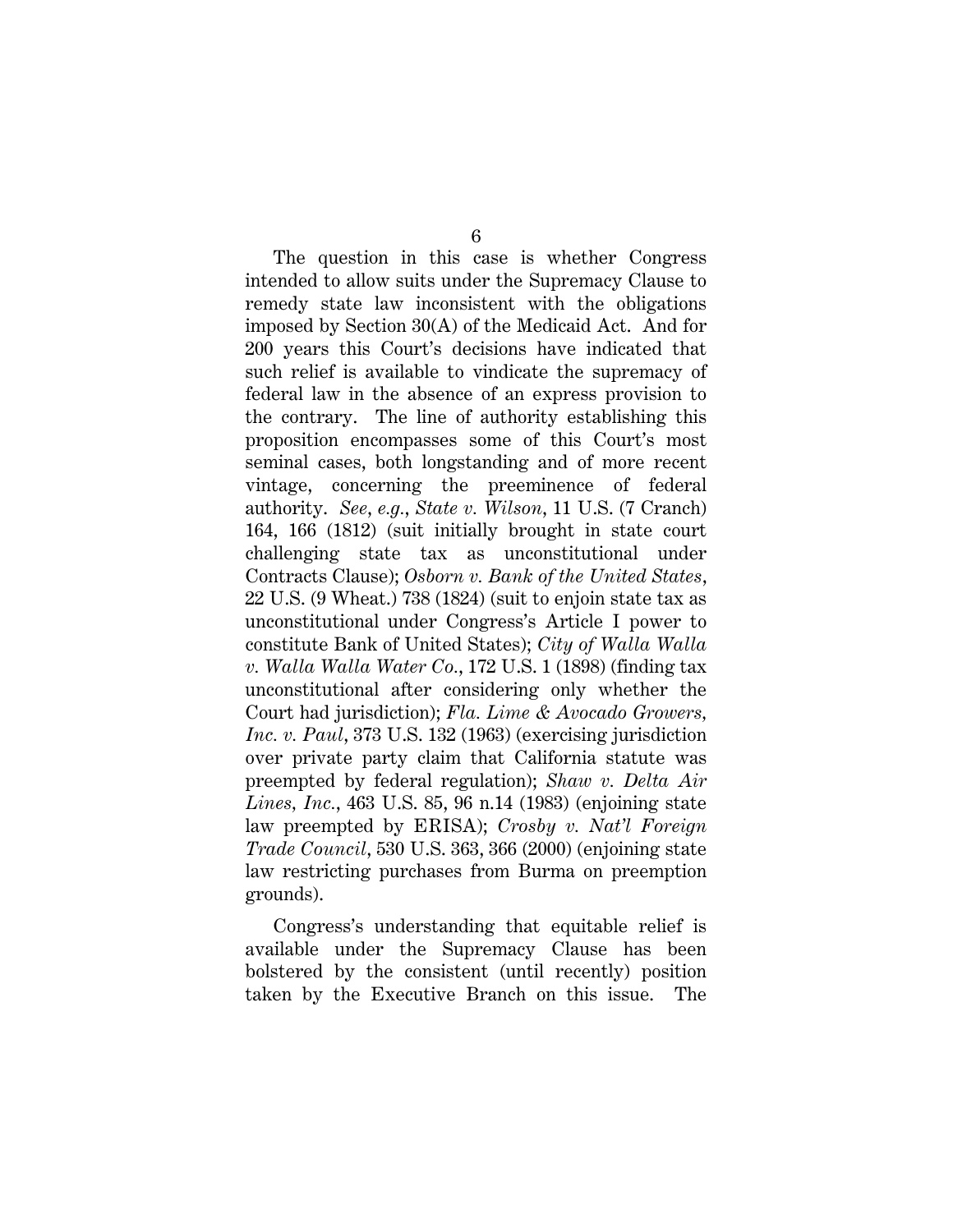7

Solicitor General contends, as it first argued in *Douglas*, that "[t]his Court has never squarely decided if or when a federal court should create or recognize a cause of action for equitable relief directly under the Supremacy Clause." SG Br. 15. But the Executive has routinely appeared in such cases in favor of federal preemption, seeking the benefit of these private suits to vindicate the supremacy of federal law. *See, e.g.*, Brief for the United States as *Amicus Curiae*, *Crosby v. Nat'l Foreign Trade Council*, 530 U.S. 363 (2000) (No. 99-474), 2000 WL 194805; Brief for the United States as *Amicus Curiae*, *District of Columbia v. Greater Washington Bd. of Trade*, 506 U.S. 125 (1992) (No. 91-1326), 1992 WL 12012049 (filing on behalf of private plaintiffs seeking declaratory judgment that state law is preempted by ERISA).

Indeed, even when the Solicitor General has argued that the state law was not preempted by federal law thus arguing against the private plaintiffs' interest prior to *Douglas*, the Executive had never suggested that the plaintiffs lacked a cause of action. *See, e.g.*, Brief for the United States as *Amicus Curiae*, *Cal. Div. of Labor Standards Enforcement v. Dillingham Constr., N.A., Inc.*, 519 U.S. 316 (1997) (No. 95-789), 1996 WL 340772 (arguing against federal preemption where plaintiffs sought declaratory judgment that ERISA preempted state enforcement action, but failing to raise cause of action question); Brief for the United States as *Amicus Curiae*, *Carleson v. Remillard*, 406 U.S. 598 (1971) (No. 70-250), 1971 WL 133367 (opposing private plaintiffs on Social Security Act preemption of state welfare regulation, but not addressing cause of action); Brief for the United States as *Amicus Curiae*,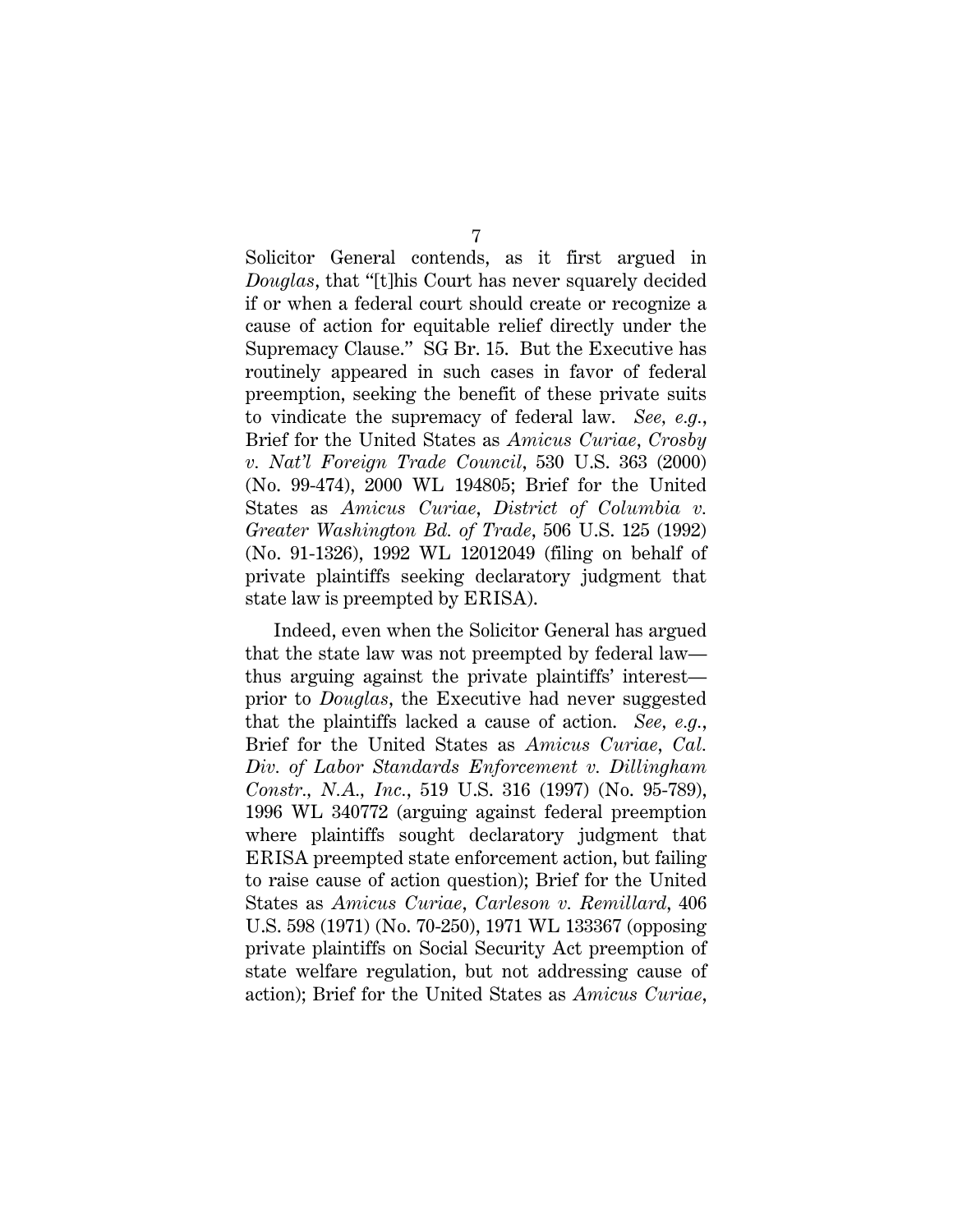## *Cal. Dep't of Human Res. Dev. v. Java*, 402 U.S. 121 (1971) (No. 70-507), 1971 WL 147066 (same).

Congress is capable of stating when federal law is *not* intended to preempt state regulation. *See, e.g.*, 29 U.S.C. § 1144(b)(2)(A) ("[N]othing in this subchapter shall be construed to exempt or relieve any person from any law of any State which regulates insurance . . . ."). Likewise, Congress is equally capable of expressly limiting the availability of judicial remedies, such as by providing an alternative remedial scheme. *See, e.g.*, *Seminole Tribe of Fla. v. Fla.*, 517 U.S. 44, 74-76 (1996); *see also* Resp't Br. 45. But when Congress imposes obligations that do not contain limiting language of that sort, it relies on this Court's venerable practice of permitting suits to enjoin state laws that are preempted by federal law.

Against this background, it is thus remarkable that one of Idaho's lead arguments is that Section 30(A)'s absence of an express right of action signifies that Congress "decided" to foreclose relief under the Supremacy Clause. Pet'r Br. 18-35. This Court has *never* required an express cause of action in its Supremacy Clause cases. To the contrary, this Court has remained steadfastly open to suits for purely prospective relief as a critical but limited safeguard, even while becoming more guarded against suits that seek monetary relief. For example, since this Court held in *Cort v. Ash*, 422 U.S. 66 (1975), that it would apply a more stringent test for implying rights of action in federal statutes, there have been no fewer than nine cases in which this Court has upheld injunctive relief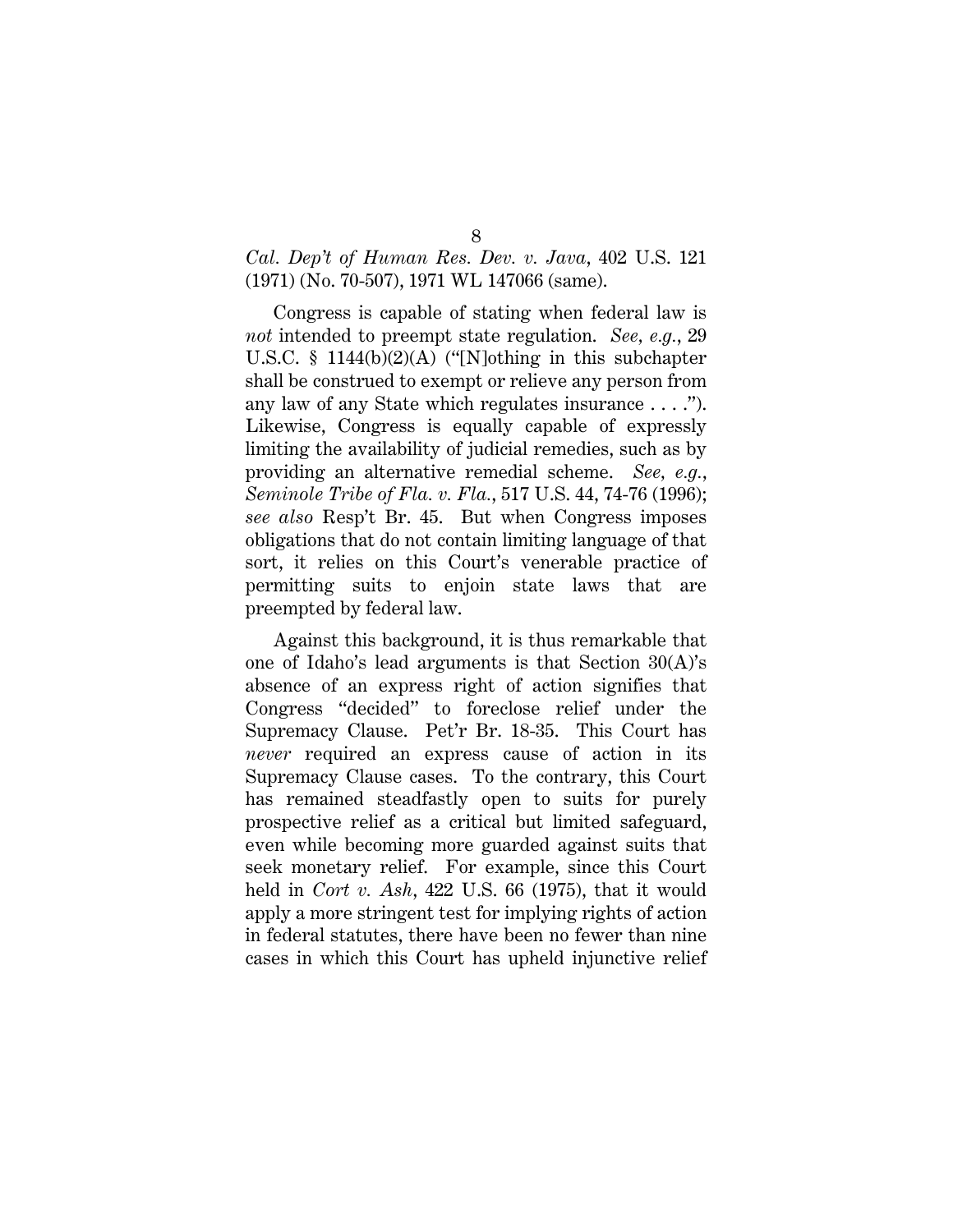under the Supremacy Clause.3 *See, e.g.*, *Lorillard Tobacco Co. v. Reilly*, 533 U.S. 525 (2001); *Crosby v. Nat'l Foreign Trade Council*, 530 U.S. 363 (2000); *Barnett Bank of Marion Cnty., N.A. v. Nelson*, 517 U.S. 25 (1996); *Gade v. Nat'l Solid Wastes Mgmt. Ass'n*, 505 U.S. 88 (1992); *Memphis Bank & Trust Co. v. Garner*, 459 U.S. 392 (1983); *Ariz. Pub. Serv. Co. v. Snead*, 441 U.S. 141 (1979); *Ray v. Atl. Richfield Co.*, 435 U.S. 151 (1978); *Douglas v. Seacoast Prods., Inc.*, 431 U.S. 265 (1977); *Jones v. Rath Packing Co.*, 430 U.S. 519 (1977); *see also Golden State Transit Corp. v. City of Los Angeles*, 493 U.S. 103, 119 (1989) (even where Section 1983 relief is unavailable, "plaintiffs may vindicate [their] pre-emption claims by seeking declaratory and equitable relief in federal district courts through their powers under federal jurisdictional statutes") (Kennedy, J., dissenting).

Instead, a comparison to the *Ex parte Young* doctrine is highly pertinent. *See Ex parte Young*, 209 U.S. 123 (1908). Far from requiring an express authorization to pursue injunctive relief under *Ex parte Young*, this Court *presumes* that Congress intends such relief to be available absent a clear indication by

 $\overline{a}$ 

<sup>3</sup> During that period there were also at least seven such cases in which this Court found that injunctive relief was unwarranted. *See, e.g.*, *Itel Containers Int'l Corp. v. Huddleston*, 507 U.S. 60 (1993); *Northwest Cent. Pipeline Corp. v. State Corp. Comm'n of Kan.*, 489 U.S. 493 (1989); *Puerto Rico Dep't of Consumer Affairs v. Isla Petroleum Corp.*, 485 U.S. 495 (1988); *Cal. Fed. Sav. & Loan Ass'n v. Guerra*, 479 U.S. 272 (1987); *Malone v. White Motor Corp.*, 435 U.S. 497 (1978); *Ohio Bureau of Empl. Servs. v. Hodory*, 431 U.S. 471 (1977); *United States v. County of Fresno*, 429 U.S. 452 (1977). In not one of those cases did the Court express doubt about the existence of a cause of action in the first place.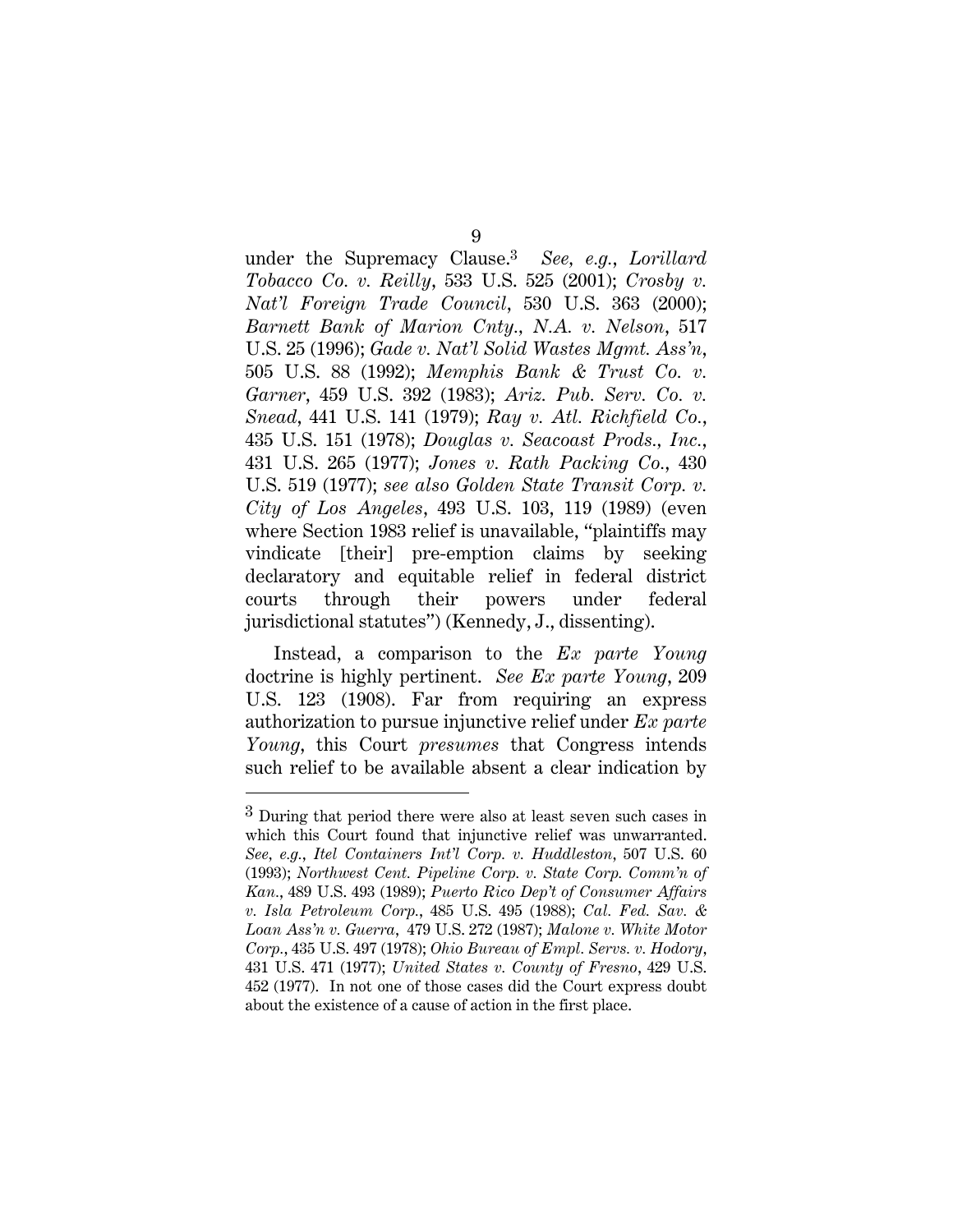Congress to the contrary. *E.g., Verizon Md., Inc. v. Pub. Serv. Comm'n of Md.*, 535 U.S. 635, 647 (2002) (allowing plaintiff to pursue relief under *Ex parte Young* because statute did not "display any intent to foreclose" that relief).

Rather than addressing this anomaly directly, Idaho and the Solicitor General contend that *Ex parte Young* is not relevant here because "[s]ome have described *Ex parte Young*" as permitting a plaintiff to "anticipatorily bring a suit in equity" only in order to prevent a state from bringing its own punitive action against the *Young* plaintiff. SG Br. 18. *Accord* Pet'r Br. 42. But *Ex parte Young* is not so limited. Such suits may be brought to compel state action required by federal law, and not just to enjoin punitive action. In the highly analogous case of *Edelman v. Jordan*, for example, this Court explained that *Ex parte Young* could be used to compel state officials to comply with the federal time limits for processing and paying applicants for a federal-state aid program on a prospective basis. 415 U.S. 651, 655-56, 664-66 & n.11 (1974). The availability of injunctive relief was presumed there, even though the Court made no mention of any private right of action. The same result should hold here.

In sum, this Court has never required an express cause of action to seek preemption under the Supremacy Clause, and indeed has consistently presumed that such relief would always be available under *Ex parte Young*.This Court should not disrupt Congress's expectations by ruling that private enforcement of Section 30(A) under the Supremacy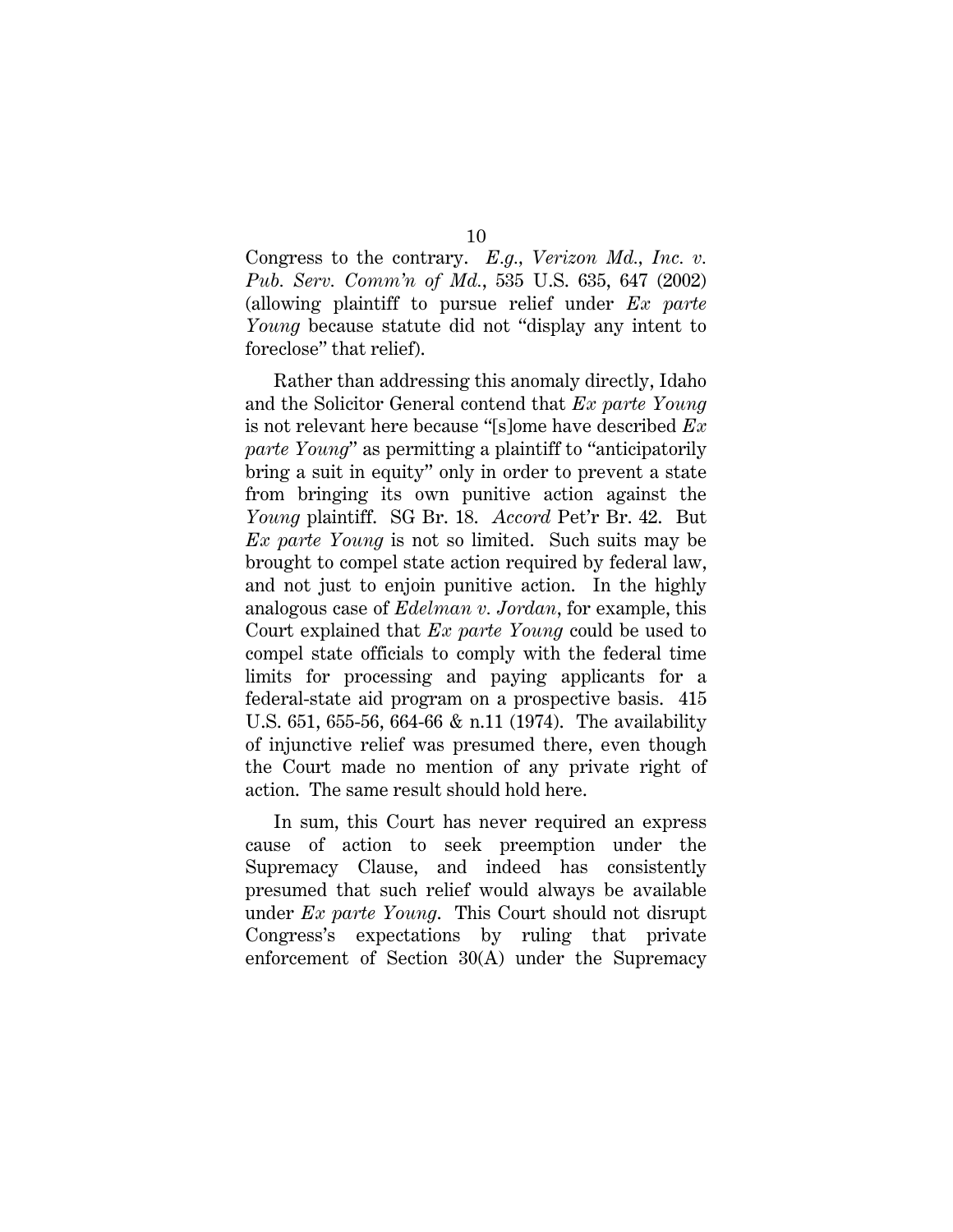11

Clause is foreclosed just because Congress did not provide an express right of action to do so.

# II. ENFORCEMENT UNDER THE SUPREMACY CLAUSE IS PARTICULARLY APPROPRIATE WHERE, AS HERE, THE STATE'S OBLIGATIONS ARISE UNDER THE SPENDING CLAUSE.

Idaho and the Solicitor General contend that because Section 30(A)'s obligations arise under Congress's Spending Clause authority they are inappropriate for enforcement through the Supremacy Clause. From *amici*'s perspective, that conclusion does not follow. When a state or local entity agrees to accept federal funds, it is obligated to use those funds in the manner required by Congress and to comply with any and all conditions put on the funds. As we explain, allowing such suits both comports with this Court's past practice and with common sense.

# A. This Court Has Consistently Permitted Preemption Claims Seeking To Enforce Obligations Incurred Under The Spending Clause.

At the outset, it is important to recognize that notwithstanding the assertions of Idaho and the Solicitor General, this Court has never treated Spending Clause obligations differently in allowing claims to proceed under the Supremacy Clause. When Congress exercises its Spending Clause powers, inconsistent state law must give way under the Supremacy Clause, just as it must to any other enactment of Congress. *See, e.g.*, *Lawrence Cnty. v. Lead-Deadwood Sch. Dist. No. 40-1*, 469 U.S. 256, 258 (1985) (holding that the Payment in Lieu of Taxes Act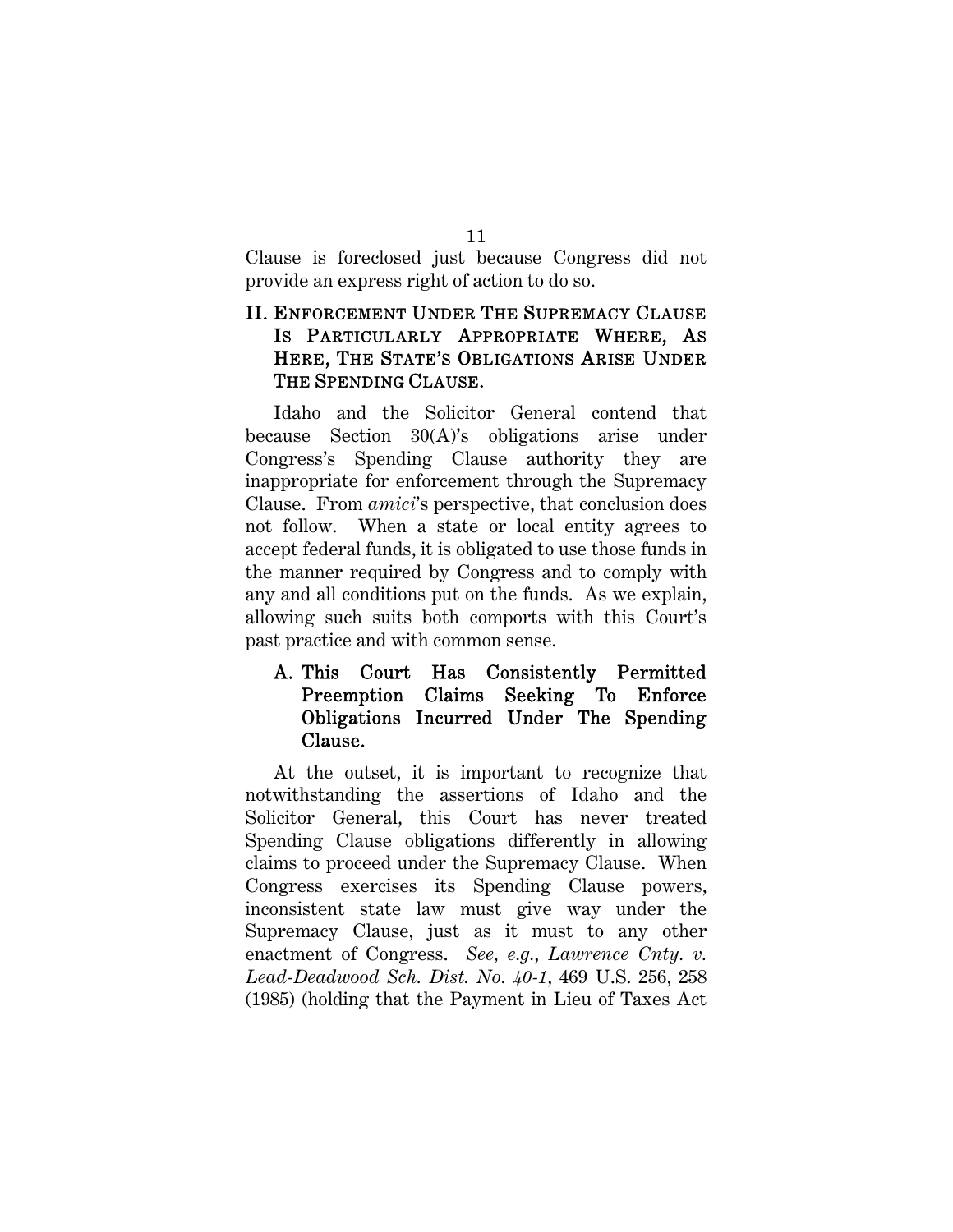preempted state rules mandating how local governments used the moneys); *Blum v. Bacon*, 457 U.S. 132, 138 (1982) (holding that federal regulations pursuant to the Emergency Assistance Program, which is federally funded under the Social Security Act, preempted state provisions regarding emergency assistance).

Indeed, this Court has heard numerous preemption challenges to state law under Medicaid itself. *See Wos v. E.M.A. ex rel Johnson*, 133 S. Ct. 1391, 1398 (2013) (holding that Medicaid's anti-lien provision preempted statute requiring one-third of damages recovered by beneficiary for tortious injury to be paid to state); *Ark. Dep't of Health & Human Servs. v. Ahlborn*, 547 U.S. 268, 279-80 (2006) (holding that Medicaid preempted state laws regarding liens on settlement agreements); *PhRMA*, 538 U.S. at 662-74 (examining whether a preliminary injunction was appropriate where state action was allegedly preempted by Medicaid); *Dalton v. Little Rock Family Planning Servs.*, 516 U.S. 474, 475 (1996) (per curiam) (discussing proper scope of injunctive relief while declining to grant certiorari on the question whether the Hyde Amendment preempted contrary state laws).

# B. A Remedy Under The Supremacy Clause Is Particularly Useful In Spending Clause Cases.

Despite the many cases allowing Spending Clause challenges, the Solicitor General argues that the only proper remedy is for HHS to undertake a compliance action and withhold funds from states that fail to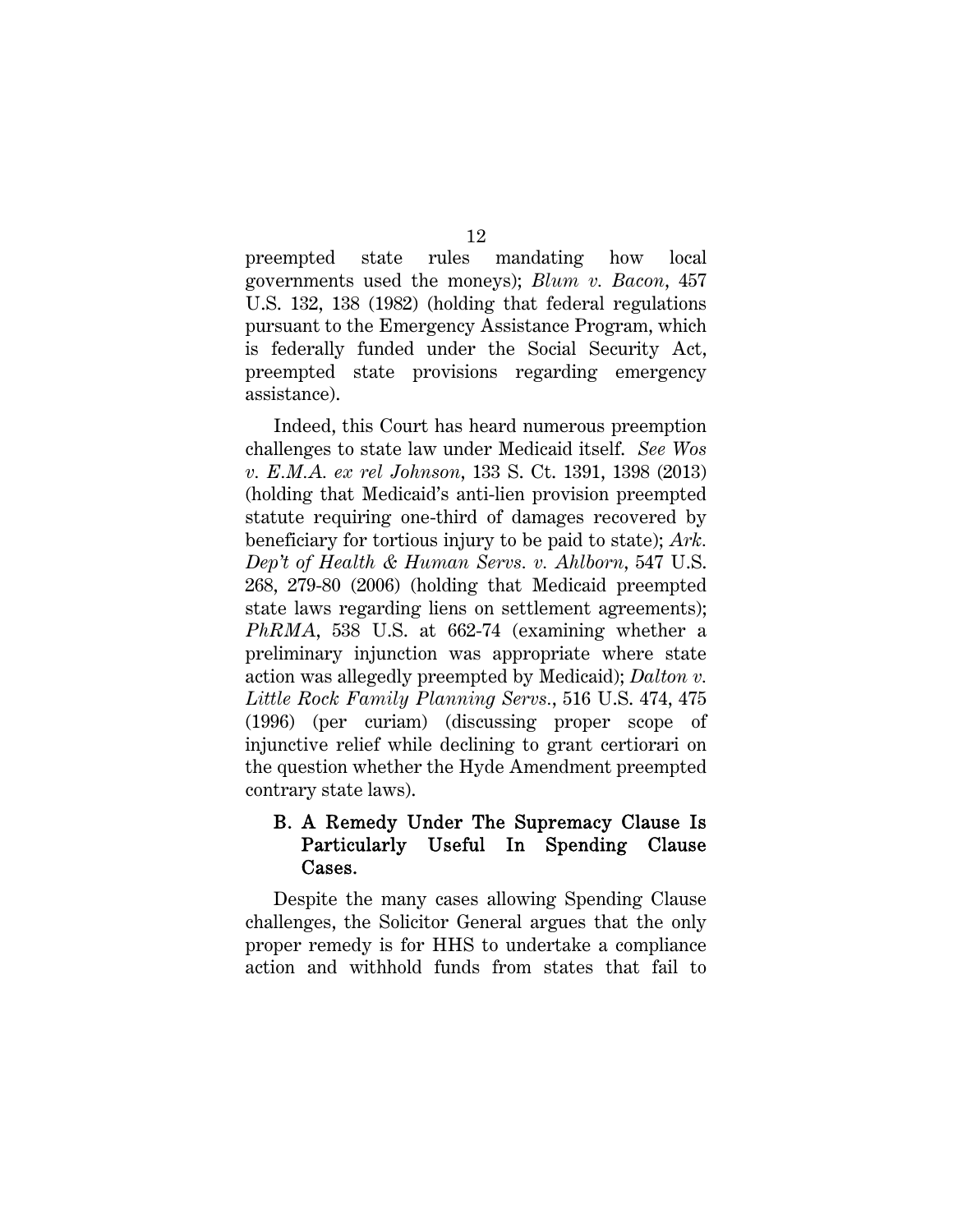comply with relevant federal law.4 SG Br. 24. Having reserved to the federal government the remedy of cutting off Medicaid funds (the argument goes), Congress must not have intended that the ultimate beneficiaries of those funds be able to sue when states take action inconsistent with federal law.

That argument turns the purpose of Medicaid on its head. Medicaid is a federal program "through which the Federal Government provides financial assistance to States so that they may furnish medical care to needy individuals." *Wilder v. Va. Hosp. Ass'n*, 496 U.S. 498, 502 (1990). Withholding federal funding would make it even less likely that those "needy individuals" would receive the medical care that a state agreed to provide.

This Court considered a similar situation in *Rosado v. Wyman*, where it heard a lawsuit by individuals who received benefit payments from New York as part of Congress's Federal Aid To Families with Dependent Children program. 397 U.S. 397 (1970). The petitioner claimed that New York's method of distributing the benefits violated the terms on which the federal government provided the funds to New York. *Id.* at 399. In holding that the petitioner had a right to proceed (and prevail), Justice Harlan wrote for the Court:

<sup>4</sup> For its part, Idaho goes further still, arguing that a state's "depart[ure] from the Medicaid Act's reimbursement criteria" does not even constitute a failure to comply with federal law and that HHS's ability to "turn off the spigot or merely reduce the amount of federal funding" is simply a way to entreat states into complying. Pet'r Br. 52.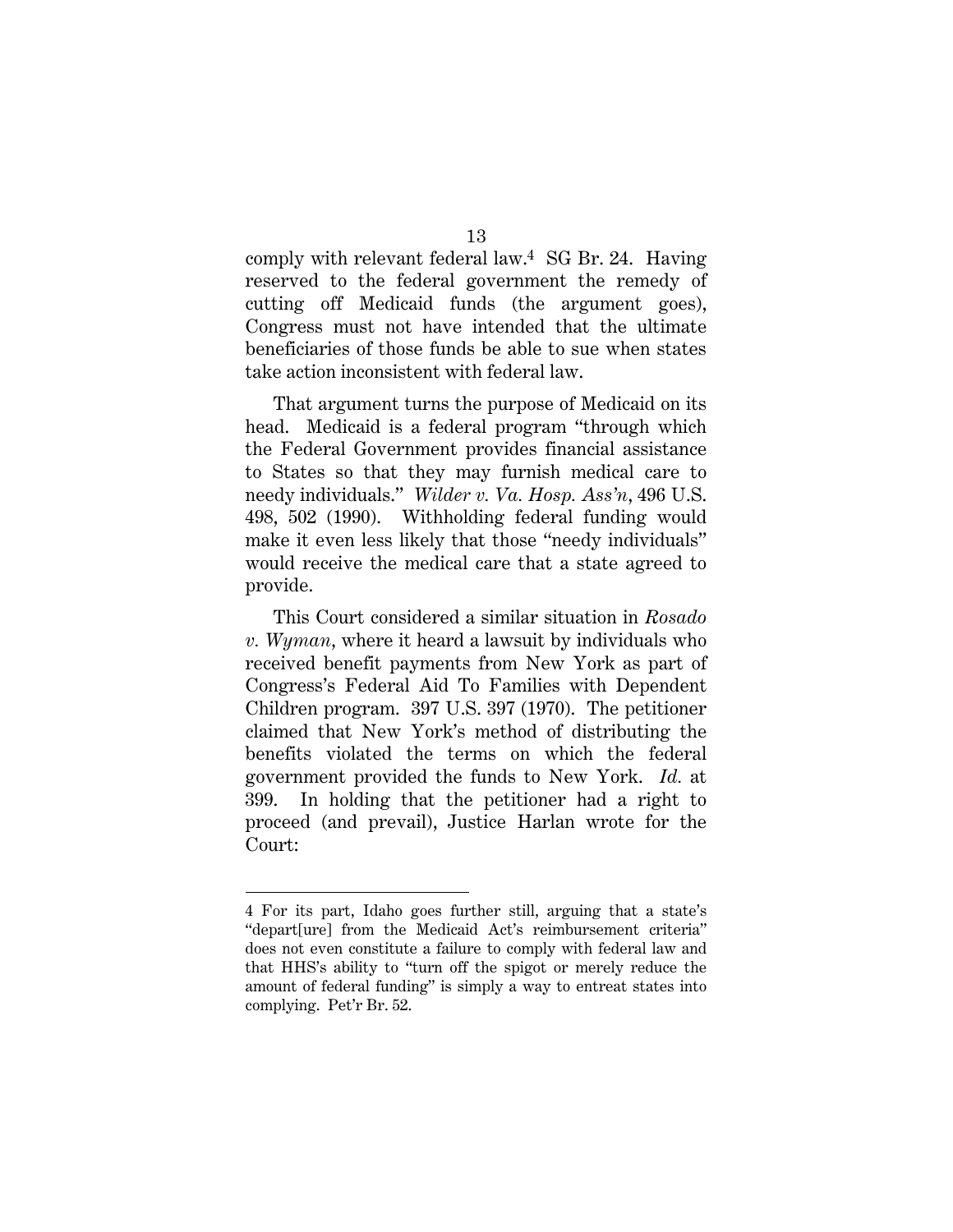14

We have considered and rejected the argument that a federal court is without power to review state welfare provisions or prohibit the use of federal funds by the States in view of the fact that Congress has lodged in the Department of HEW the power to cut off federal funds for noncompliance with statutory requirements. *We are most reluctant to assume Congress has closed the avenue of effective judicial review to those individuals most directly affected by the administration of its program*.

*Id.* at 420 (emphasis added).

So too here. It also bears emphasizing that *Rosado* was decided by the Court more than 40 years ago and the courts have not been inundated with claims. Thus contrary to the concerns that some Justices expressed in *Douglas* about opening the floodgates to private actions, *see, e.g.*, Transcript of Oral Argument at 47-49, *Douglas v. Indep. Living Ctr. of S. Cal., Inc.*, 132 S. Ct. 1204 (2012) (No. 09-958), a ruling affirming the judgment below here would simply preserve the *status quo*.

Moreover, far from being unnecessary in Spending Clause cases, allowing for private enforcement in this context is particularly useful to Congress. As the Solicitor General recognized in opposing certiorari in *Douglas*, "[a] system that relies solely on agency review may often be less effective in ensuring the supremacy of federal law than a system of agency review supplemented by private enforcement." Brief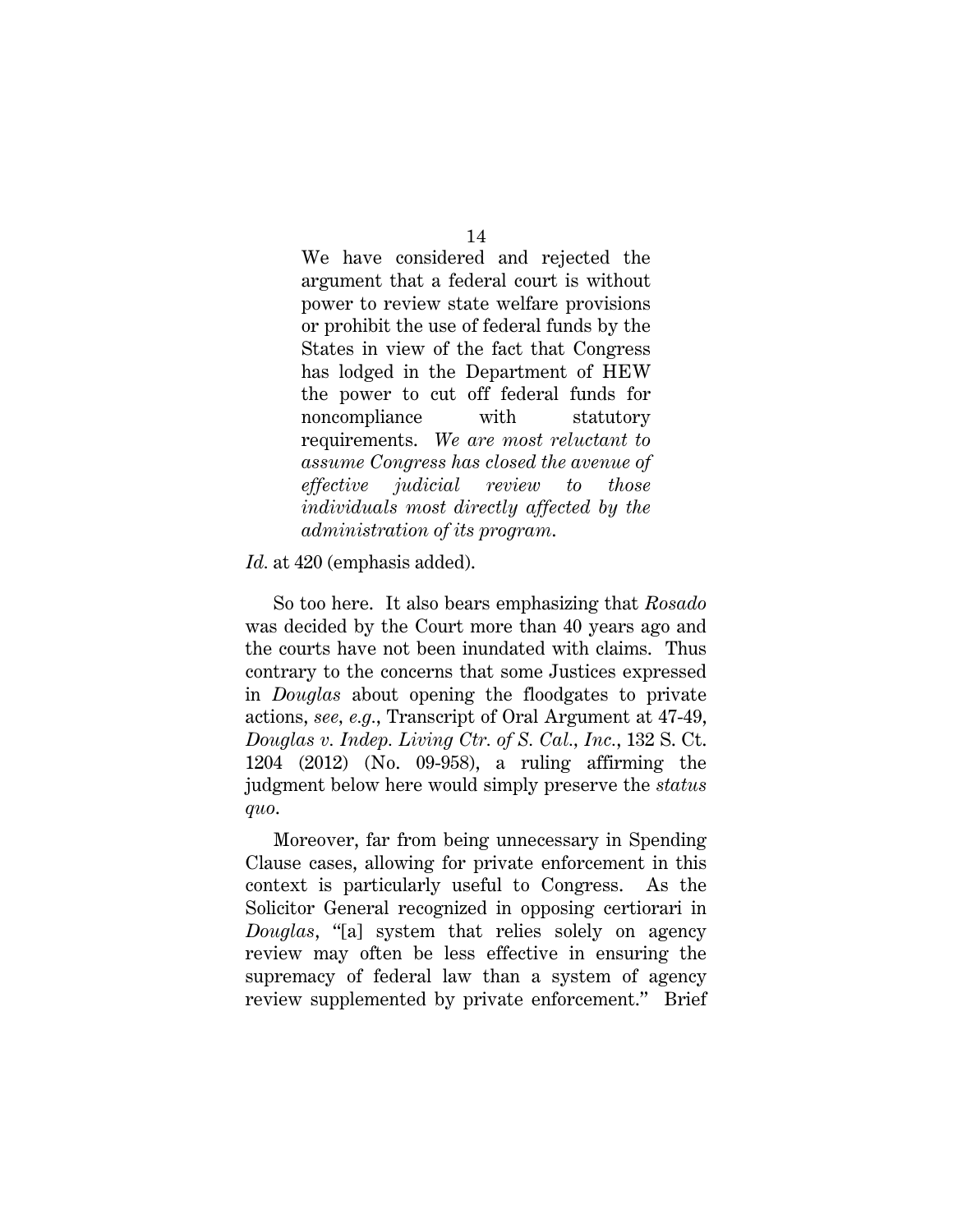for the United States as *Amicus Curiae* at 19, *Maxwell-Jolly v. Indep. Living Ctr. of S. Cal., Inc.*, No. 09-958 (brief filed Dec. 3, 2010), 2010 WL 4959708, *cert. granted*, 131 S. Ct. 992 (U.S. Jan. 18, 2011). Allowing for private enforcement provides a middle ground between doing nothing and cutting off funding. *See id.* (citing *Cannon v. Univ. of Chi.*, 441 U.S. 677, 705 (1979)). It assists executive agencies that may lack the resources to enforce in every individual case the obligations Congress imposes. It offers an alternate avenue of relief to the months and even years of delay between when a state implements cuts and when the agency completes its review. It provides some assurance that Congress's objectives will be realized even during administrations that may have different enforcement priorities. And in this case in particular, it provides impoverished, developmentally disabled Medicaid patients and the medical providers who serve them a means of redress in the court system that they would often not have in the political battles over budget priorities.

Put another way, there is no reason to think that Congress would have limited enforcement of Medicaid obligations to a remedy that would terminate those obligations. Idaho accepts more than \$1 billion in federal Medicaid funds per year in exchange for its promise, among other things, to ensure that needy patients have access to health care. Congress authorized the expenditure of those funds because it found that they would serve important public interests. To the extent that Idaho has failed to adhere to its obligations, such failure is a reason to compel it to do so,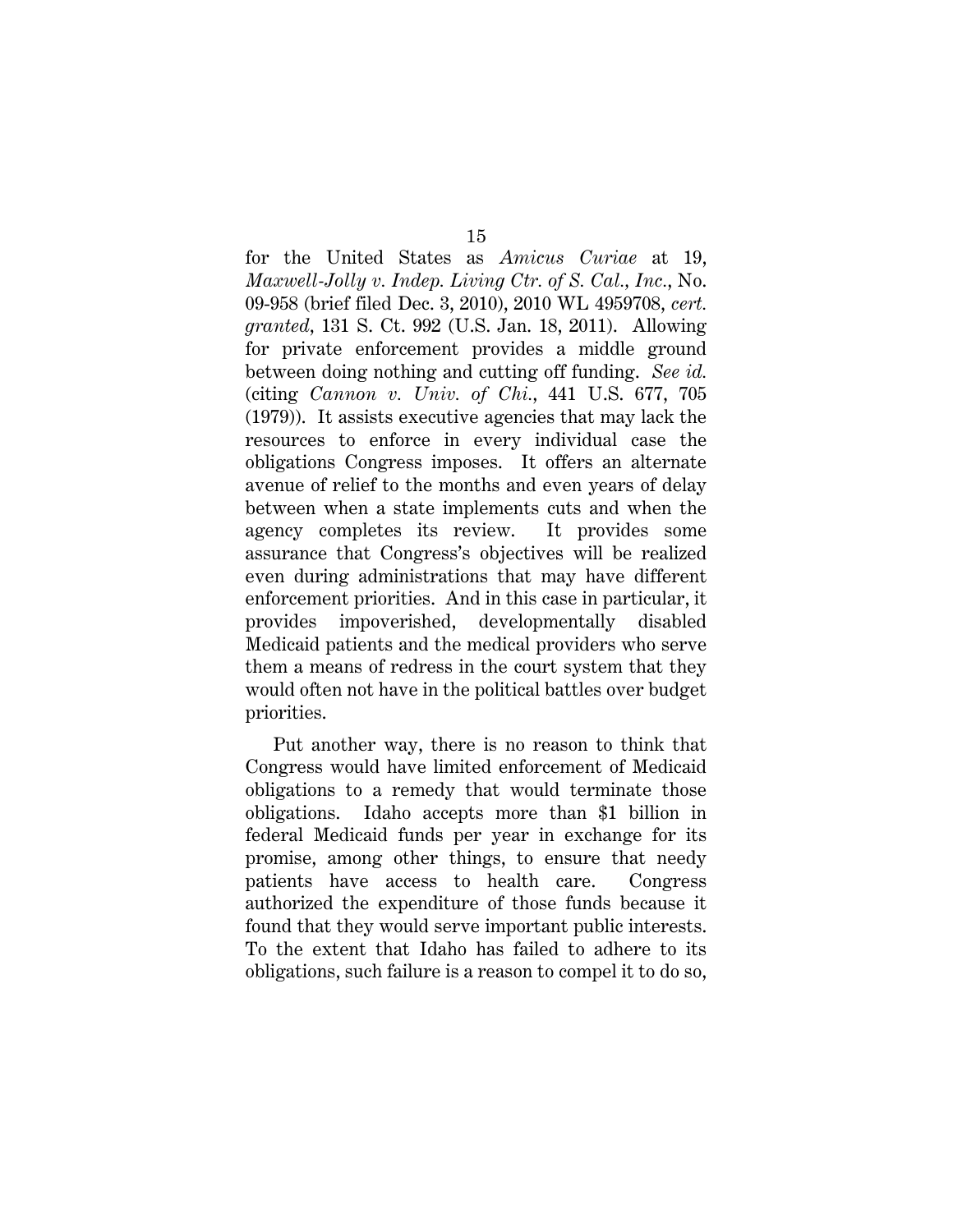not a reason to abandon those interests by cutting off the program.

## C. Congress Intends The Ultimate Beneficiaries Of Spending Clause Funds To Be Able To Obtain Equitable Relief When A State Fails To Comply With Its Obligations.

Idaho and the Solicitor General also offer a cluster of arguments based on the fact that Respondents are not directly regulated by Section 30(A), and instead receive their benefits from the state. Pet'rs' Br. 42-46; SG Br. 31-33. These arguments are offered in an apparent attempt to distinguish this case from the many others allowing relief under the Supremacy Clause, but they have no bearing on what Congress should be presumed to have intended.

The Solicitor General, for example, emphasizes that Section 30(A) does not regulate respondents' "primary conduct," and that respondents are seeking a benefit promised by federal law rather than an "immunity" from state regulation. SG Br. 31. Idaho similarly contends that a preemption claim may proceed only where a plaintiff seeks to mount a defense based on "immunit[y] from state regulation." Pet'rs' Br. 42.

But legislation, including Spending Clause legislation, may bestow benefits or provide immunities, and in both cases Congress intends that those provisions be followed.5 Contrary to Idaho's argument,

 $\overline{a}$ 

<sup>5</sup> For example, neither Idaho nor the Solicitor General explains how this distinction works in light of this Court's decision in *Crosby*. The state's action in that case could be characterized as either a deprivation of a benefit (*i.e.*, eligibility for a state contract)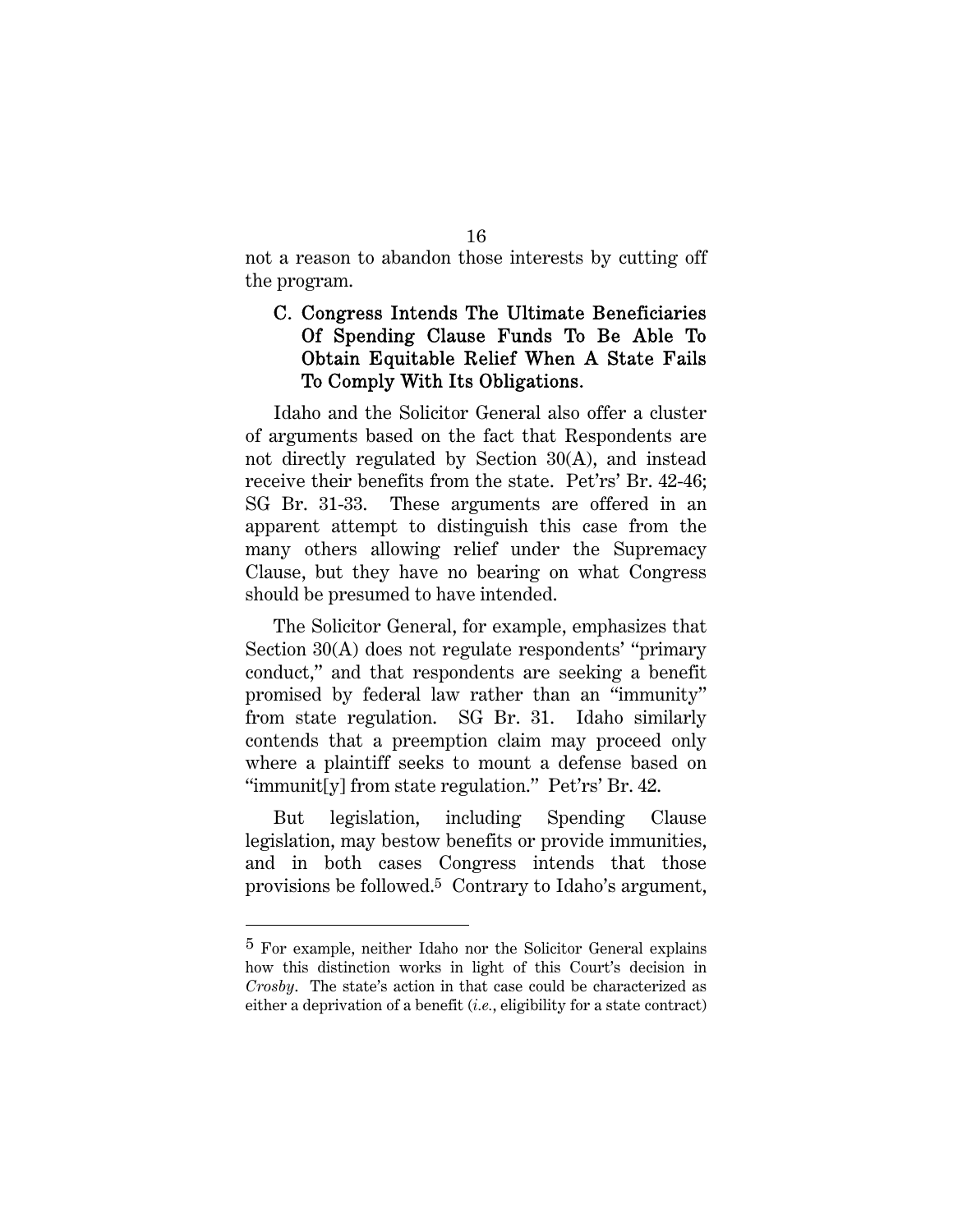a state is no more free to withhold a benefit it agreed to bestow as a condition of taking a grant of federal funds than it is to violate the restrictive conditions attached to those funds. *See* Pet'rs' Br. 50-52.

This Court's decision in *PhRMA v. Walsh* is instructive. In *PhRMA*, a drug company trade association sought injunctive relief against a state that had imposed certain requirements on drug companies. The trade association argued that the state's program was inconsistent with the obligations the state undertook as a condition of receiving Medicaid funds, and the program was therefore preempted by federal law. The Solicitor General filed an amicus brief in favor of preemption, and only two members of the Court expressed any doubt that a private cause of action was permissible in that context.

Idaho fails to grapple with *PhRMA*, deeming it irrelevant on the basis that "the question whether the plaintiff could maintain a cause of action directly under the Supremacy Clause" was not directly addressed. Pet'r Br. 45. The Solicitor General acknowledges that *PhRMA* "could arguably be described as similar" to this case, but contends that it is distinguishable because "the question was not whether the State had complied with obligations imposed as a condition of receiving federal Medicaid funds, but rather, whether the State's

 $\overline{a}$ 

or the imposition of a burden (*i.e.*, increasing direct and indirect costs on companies doing business in Burma). *Compare* 530 U.S. at 366, *with id.* at 379. *Crosby* therefore shows how easy it is to collapse the purported distinction between denying benefits and imposing burdens and demonstrates that the distinction cannot separate permissible Supremacy Clause claims from impermissible ones.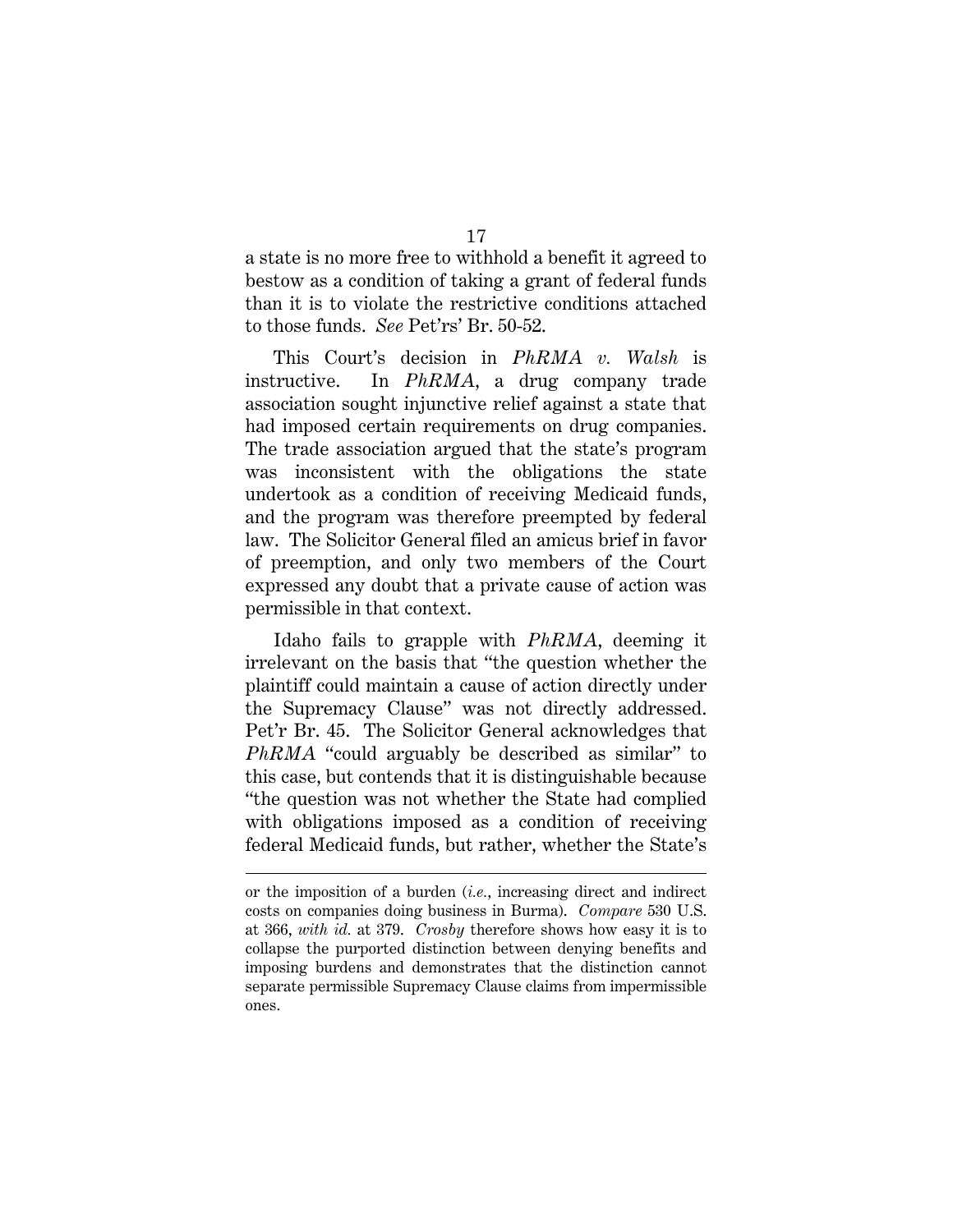invocation of its Medicaid authority to impose independent regulatory requirements on drug manufacturers was consistent with the Medicaid Act." SG Br. 32 n.12. But again, there is no reason to think that Congress would be more inclined to allow a state to fail to comply with "obligations imposed on it as a condition of receiving federal funds" than it would to allow a state to impose restrictions inconsistent with those obligations.

Idaho and the Solicitor General also advert to contract analogies and contend that because the states are the direct recipients of the federal funds, the respondents in this case are reduced to third-party beneficiaries who have no right to sue to enforce compliance with the "contract." Pet'r Br. 26-27; SG Br. 22-23. *But see* SG Br. 22 (conceding that this "Court has also recognized that neither the federal statute itself nor the resulting arrangement with a fund recipient constitutes an ordinary contract").

*Amici* respectfully disagree with this characterization. To be sure, the states are critical partners in providing care under Medicaid. But they are not the intended beneficiaries of Medicaid. Medicaid's purpose is to ensure that poor and developmentally disabled people have access to basic medical care by guaranteeing payment to medical providers who serve these vulnerable populations. And when a state fails to live up to its responsibilities to these beneficiaries, Congress intended to preserve the private cause of action for injunctive relief under the Supremacy Clause as a limited but critical safeguard for these beneficiaries.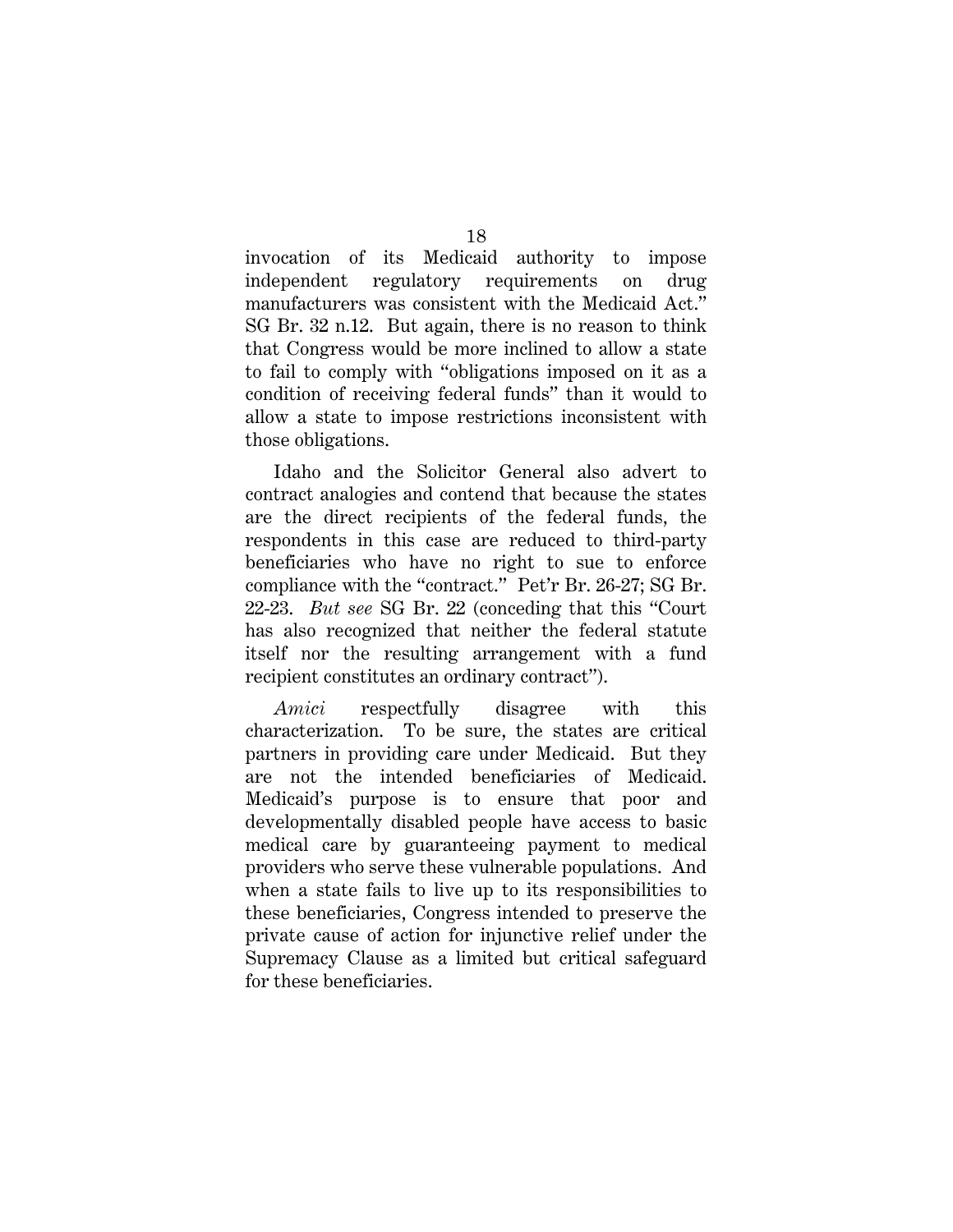This Court's decision in *Pennhurst State School & Hospital v. Halderman*, 451 U.S. 1 (1981), supports a cause of action along precisely these lines, contrary to Idaho's and the Solicitor General's reading of the case. Pet'r Br. 31-33; SG Br. 22. As Justice White's dissent in that case made clear, the only distinctive aspect of private suits under Spending Clause statutes seeking to vindicate the Supremacy Clause is the *scope* of the appropriate injunctive relief. 451 U.S. at 53-54 (White, J., dissenting). Justice White explained that such injunctions "cannot survive the State's decision to terminate its participation in the program." *Id.* This Court's holding in that case is entirely consistent with that distinction: although the Court determined that the federal statute at issue did not create substantive rights to monetary relief or "'appropriate' treatment in the 'least restrictive' environment," *id.* at 11, 29, this Court left open the possibility of injunctive relief. The majority explained that it would not "significantly differ" from (dissenting) Justice White's proposed remedy if the district court were to find on remand that the state had failed to comply with "federally imposed conditions." *Id.* at 30 n.23. *Pennhurst* thus makes clear that the scope of the remedy must match the contours of the preemption in these cases, which stretches only as far as the state's acceptance of federal funding. It comes into play after a determination on the merits; it certainly does not serve as a threshold bar to suit.6

<sup>6</sup> To the extent the majority opinion can be read to limit the remedy to offering the State a choice between assuming the additional cost of compliance or not using federal funds, *see id.* at 29, that is a question as to the scope of the remedy, not the right to seek relief in the first place. In any case, the majority's position is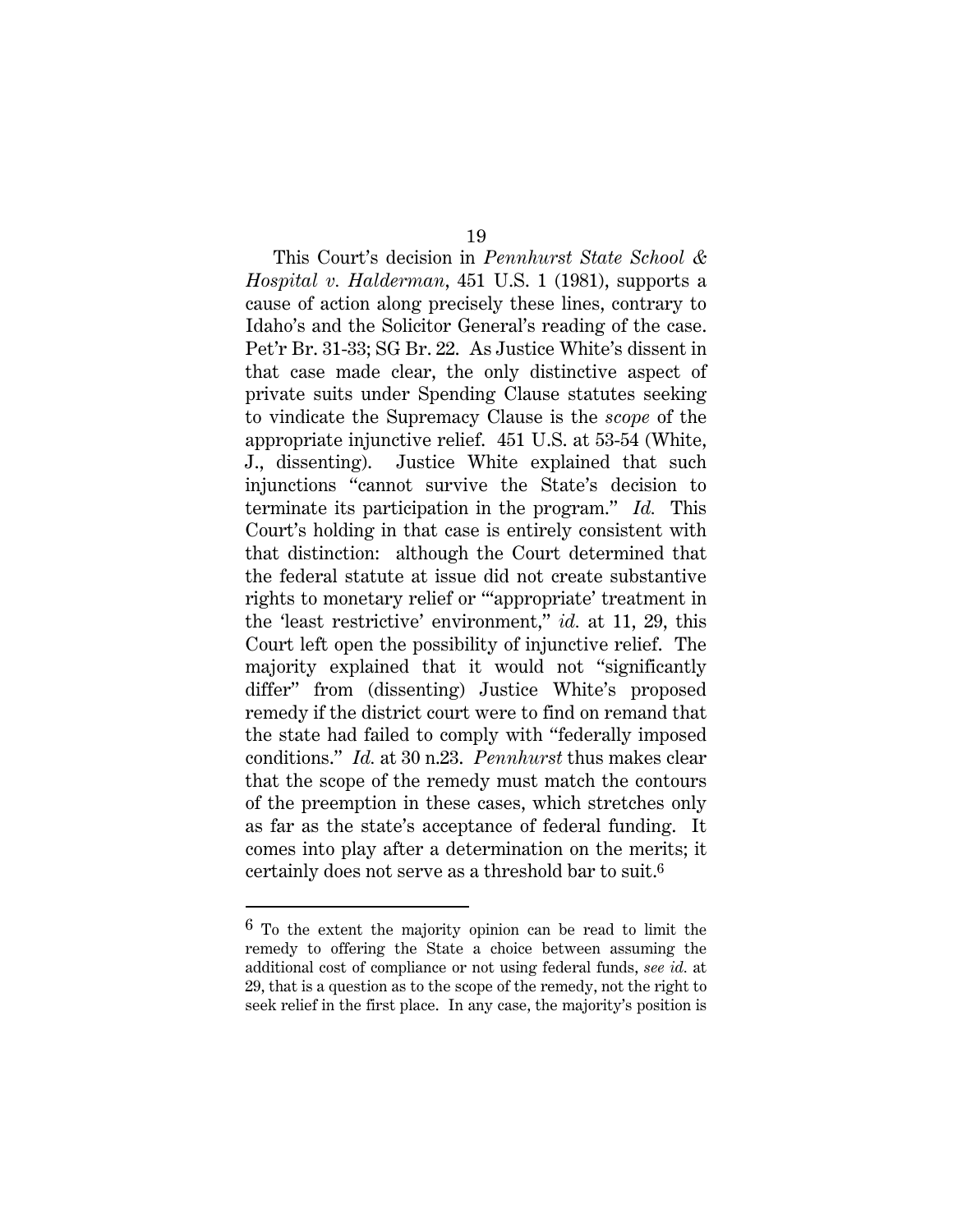Nor are Idaho and the Solicitor General correct to argue that the "broad and general" nature of the obligations imposed by Section 30(A) makes them inappropriate for an action seeking preemption. *See Douglas v. Indep. Living Ctr. of S. Cal., Inc.*, 132 S. Ct. 1204, 1210 (2012). In the first place, this critique goes not to *whether* a cause of action exists in the first place, but to the *scope* of judicial relief available. This Court expressly limited the question presented in this case only to the first issue, and thus the second is not presented here.

Moreover, as the Solicitor General concedes, Section 30(A)'s standards *are* enforceable in a judicial action where a State disagrees with the Secretary's disapproval of a State plan or amendment. *See* SG Br. 24. If they are discernable in that context, it is difficult to see how they are unenforceable in the context of a private suit. Any remaining concerns about the need for agency input should be allayed by HHS's ongoing rulemaking proceeding, which will result in a final rule providing guidance to the States in complying with Section 30(A). *See* SG Br. 10 n.4. As always, the agency's own interpretation will trump an inconsistent interpretation by a private party. *See, e.g.*, *Nat'l Cable & Telecomms. Ass'n v. Brand X Internet Servs.*, 545 U.S. 967, 983 (2005).

entirely consistent with the dissent's explanation that courts can only prospectively compel states to abide by federal conditions so long as the state continues to accept funding. *See id.* at 53-54 (White, J., dissenting).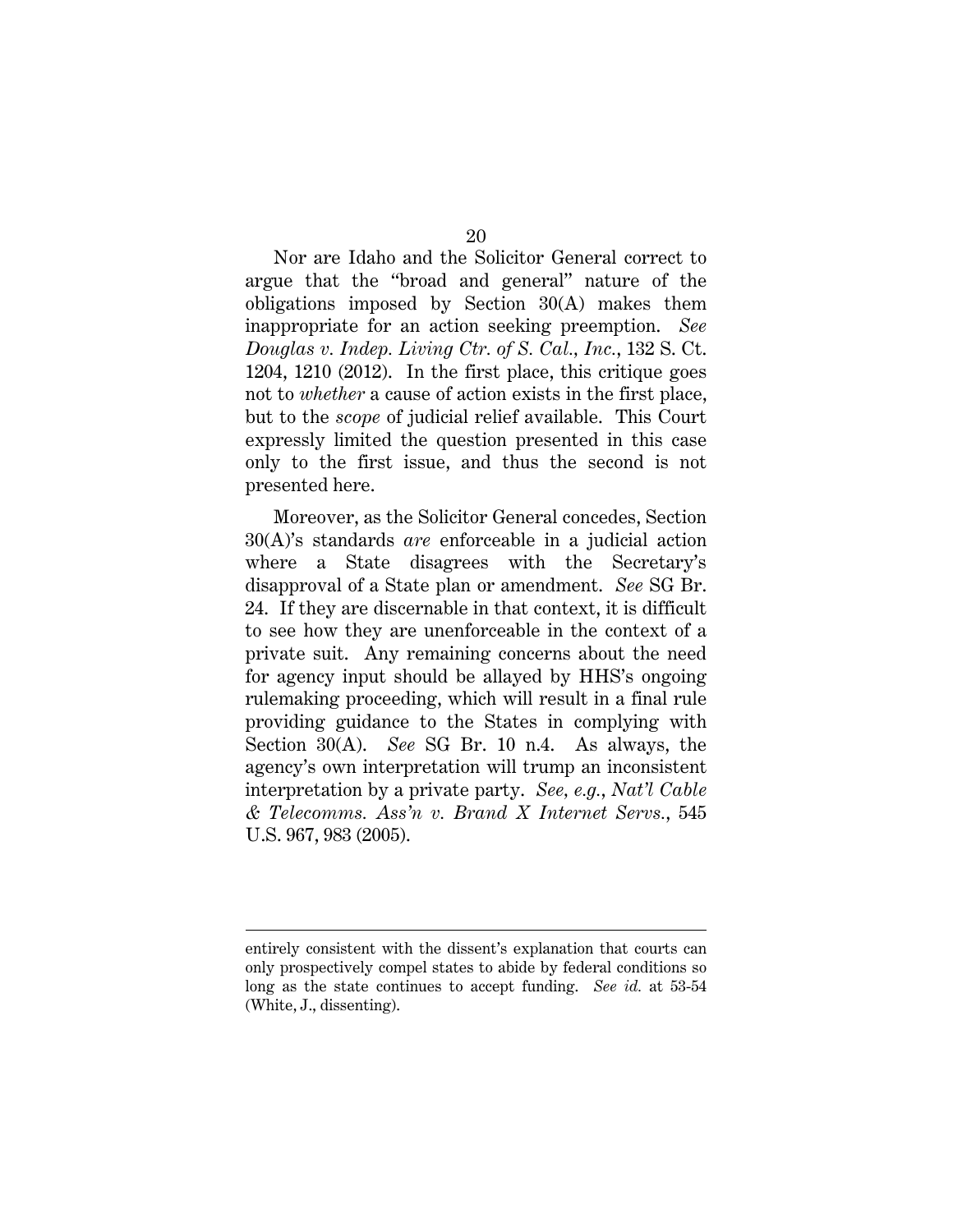# III.THE HISTORY OF SECTION 30(A) DEMONSTRATES WITH PARTICULAR CLARITY THAT CONGRESS DID NOT INTEND TO FORECLOSE ACTIONS UNDER THE SUPREMACY CLAUSE.

Because the history of Section 30(A) demonstrates that Congress consciously chose not to limit its means of enforcement, it would be particularly odd for the Court to rule that no private right of action is available to enforce that statute.

Section 30(A) in its current form dates back to 1989, and in the last 15 years it has been the subject of repeated, but unsuccessful, efforts in Congress to restrict private rights of action. These efforts stemmed from an earlier decision by this Court, *Wilder*, 496 U.S. at 509-10, which held that language similar to Section 30(A), known as the "Boren Amendment" was enforceable under Section 1983.7

<sup>7</sup> The Boren Amendment provided that:

a State plan for medical assistance must . . . provide . . . for payment . . . of the hospital services, nursing facility services, and services in an intermediate care facility for the mentally retarded provided under the plan through the use of rates (determined in accordance with methods and standard developed by the State . . .) *which the State finds, and makes assurances satisfactory to the Secretary, are reasonable and adequate to meet the costs which must be incurred by efficiently and economically operated facilities* in order to provide care and services in conformity with applicable State and Federal laws, regulations, and quality and safety standards and to assure that individuals eligible for medical assistance have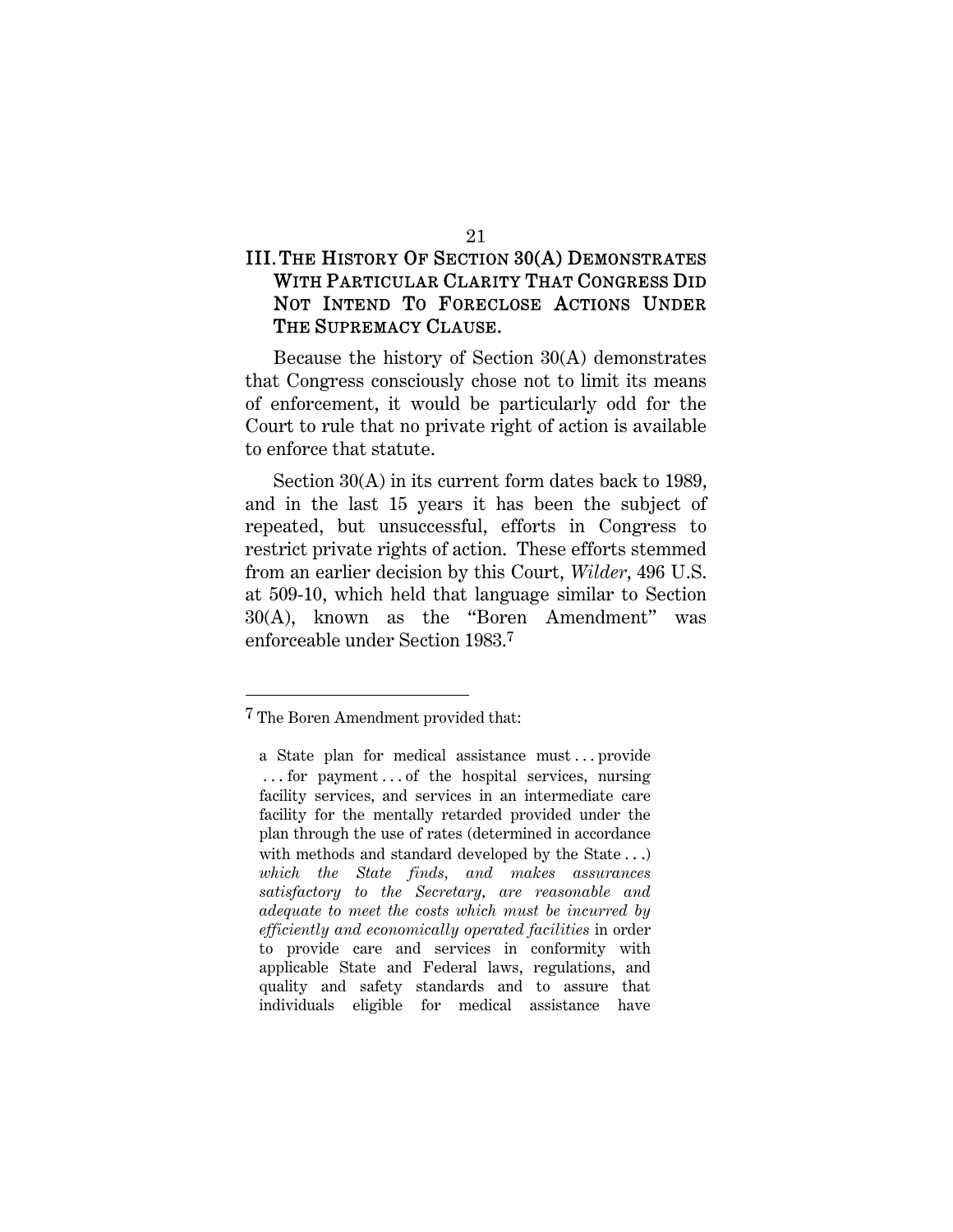Congress responded to this holding by considering whether to bar *all* private actions to enforce a state's payment rates under Medicaid, including those under Section 30(A). For example, in 1995, the President vetoed Congress's attempt to prohibit any "cause of action" to enforce a state's payment rates under Medicaid, H.R. 2491, 104th Cong. § 7002(b)(4) (1995).8 Congress did not attempt to override this veto. *See*  Jennifer Suttle, Cong. Research Serv., CRS Report for Congress: Balanced Budget Act of 1995: A Legislative History and Brief Summary of H.R. 2491 CRS-8 (1996). In 1996, the Senate initially attempted to bar private suits again, but Congress ultimately enacted a statute without any such provision. *Compare* S. 1956, 104th Cong. § 1508 (1996), *with* Personal Responsibility and Work Opportunity Reconciliation Act of 1996, Pub. L. No. 104-193, 110 Stat. 2105.

As the Solicitor General points out, Congress ultimately repealed the Boren Amendment in 1997. *See* Pub. L. No. 105-33, § 4711(a), 111 Stat. 251. But Congress did *not* repeal Section 30(A), nor did it add language restricting causes of action. This was no oversight. At the same hearing in which Congress heard criticism of the Boren Amendment, some witnesses also criticized litigation under Section 30(A),

reasonable access . . . to inpatient hospital services of adequate quality.

*Wilder*, 496 U.S. at 502-03 (emphasis added) (ellipses in original) (quoting 42 U.S.C. § 1396a(a)(13)(A) (1990)).

<sup>8</sup> President Clinton vetoed H.R. 2491 on December 6, 1995. Ann Devroy & Eric Pianin, *Clinton Vetoes GOP's 7-year Balanced Budget Plan*, WASH. POST, Dec. 7, 1995, at A1.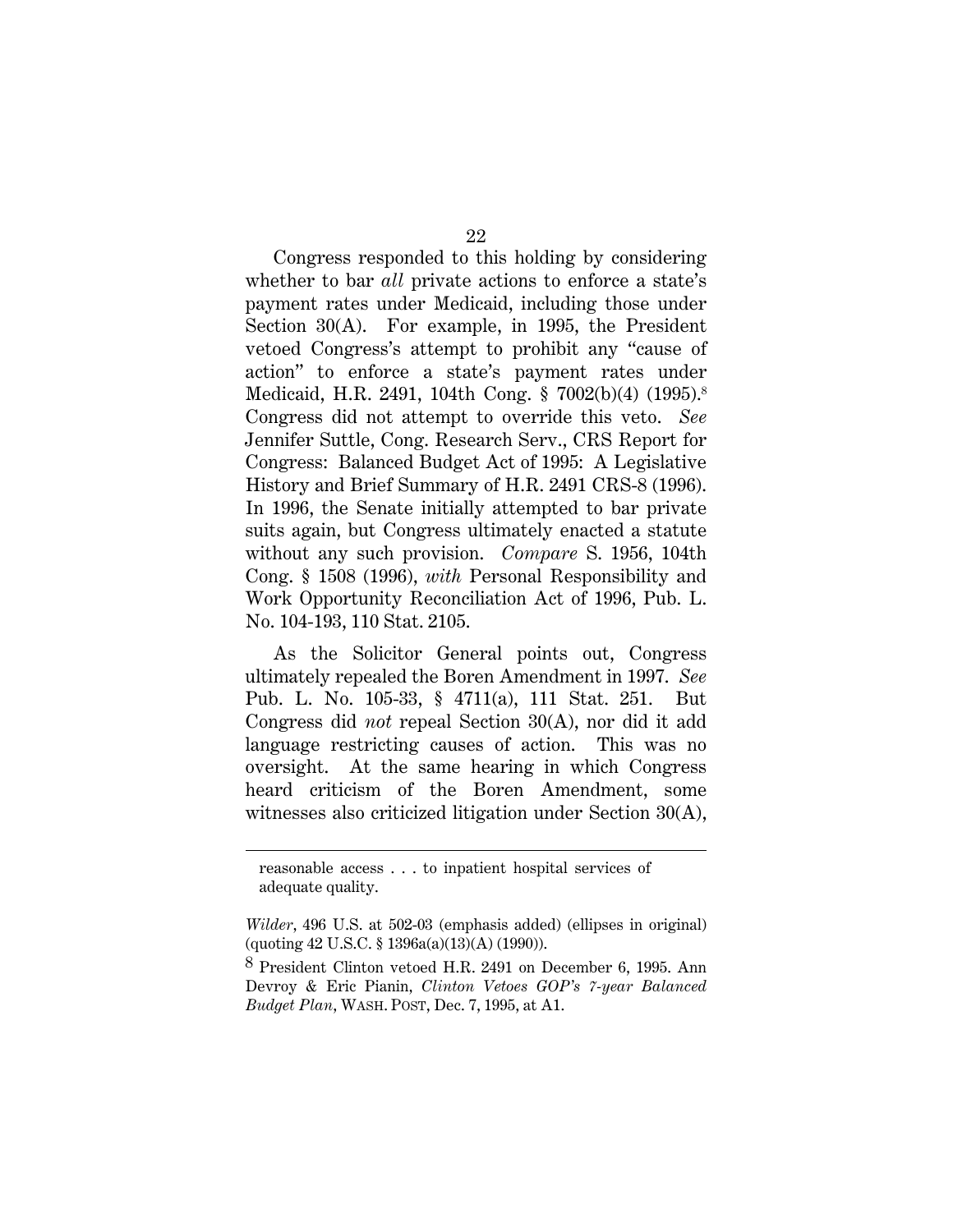which they deemed a "Boren-like" provision. *See Medicaid Reform: The Governors' View, Hearing of the H. Comm. on Commerce, Subcomm. on Health and Env't*, 105th Cong. 21 (1997) (prepared statement of Govs. Bob Miller and Michael O. Leavitt); *Governors' Perspective on Medicaid*, *Hearing Before the S. Comm. on Fin.*, 105th Cong. 37 (1997) (prepared statement of Govs. Bob Miller and Michael O. Leavitt). That Congress left Section 30(A) undisturbed underscores the conclusion that private enforcement under the Supremacy Clause remains viable under that provision.

\*\*\*

Congress remains free to amend the Medicaid statute to shape or limit relief as Congress has done in other contexts when necessary. But there is nothing about Section 30(A) that makes it different from any of the other federal enactments that this Court has permitted to be enforced under the Supremacy Clause. Idaho agreed to provide a certain standard of benefits as a condition of receiving federal funds, and consistent with this Court's precedents, it is subject to equitable action if it fails to comply with those conditions.